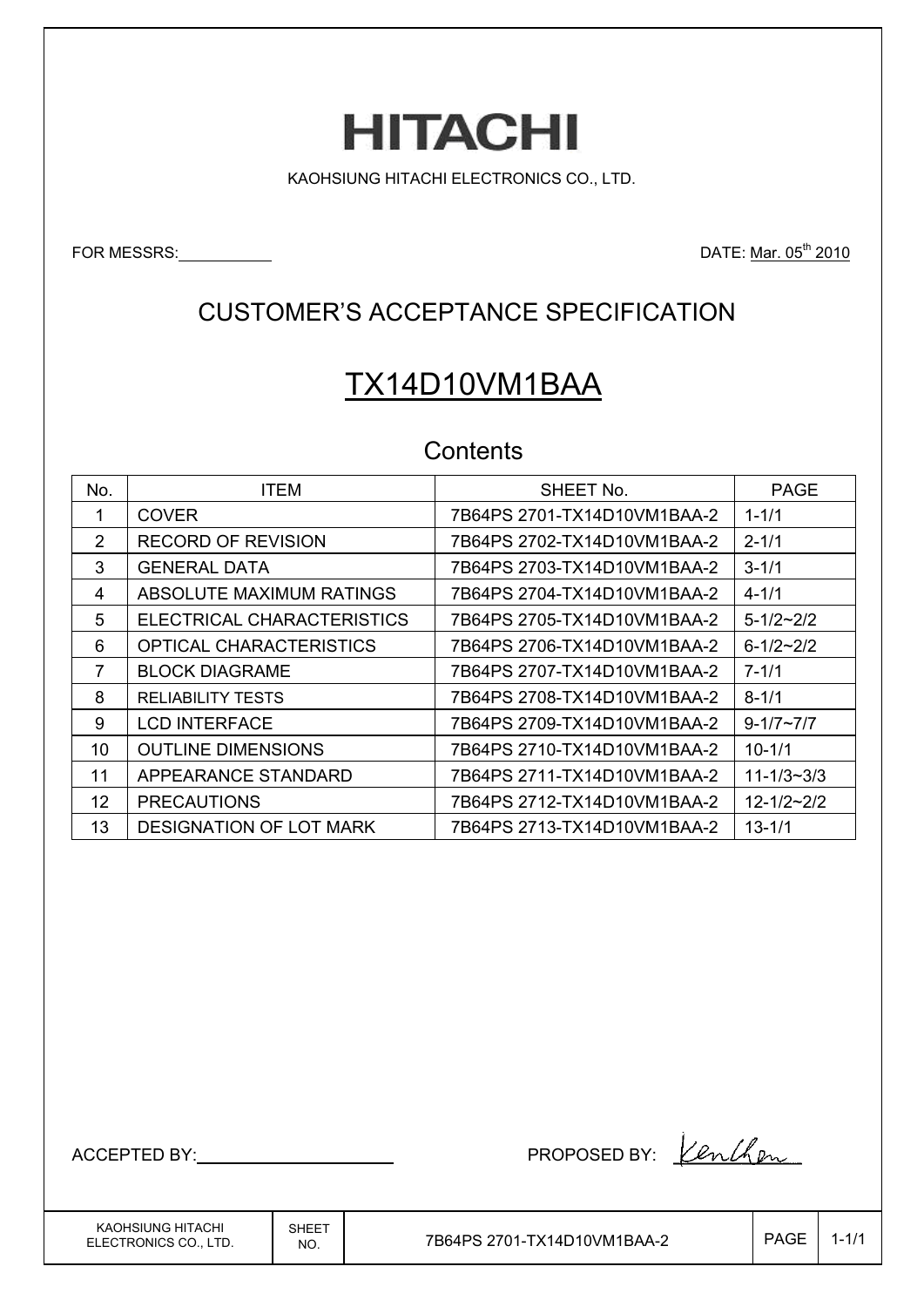|             |                                                |              | 2. RECORD OF REVISION                                                  |      |           |
|-------------|------------------------------------------------|--------------|------------------------------------------------------------------------|------|-----------|
| <b>DATE</b> | SHEET No.                                      |              | <b>SUMMARY</b>                                                         |      |           |
| Mar.05,'10  | 7B64PS 2710-<br>TX14D10VM1BAA-2<br>Page 10-1/1 |              | 10. OUTLINE DIMENSIONS<br>Delete : Recommended design rule for CN1 FPC |      |           |
|             |                                                |              |                                                                        |      |           |
|             | KAOHSIUNG HITACHI<br>ELECTRONICS CO., LTD.     | SHEET<br>NO. | 7B64PS 2702-TX14D10VM1BAA-2                                            | PAGE | $2 - 1/1$ |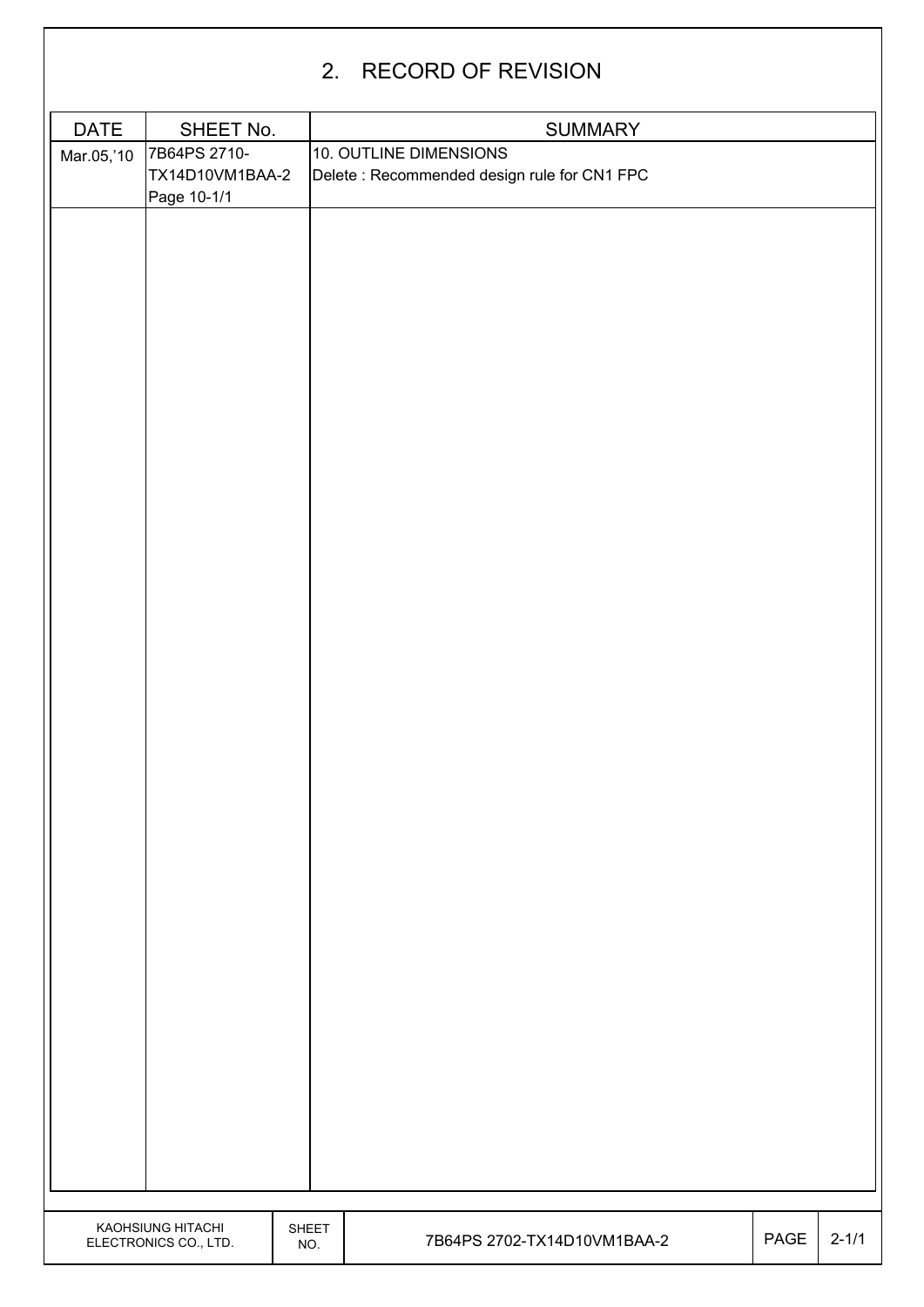# 3. GENERAL DATA

#### 3.1 DISPLAY FEATURES

This module is a 5.7" VGA of 4:3 format amorphous silicon TFT.The pixel format is vertical stripe and sub pixels are arranged as R(red), G(green), B(blue) sequentially. This display is RoHS compliant, and COG (chip on glass) technology and LED backlight are applied on this display.

| Part Name                      | TX14D10VM1BAA                                                                                            |
|--------------------------------|----------------------------------------------------------------------------------------------------------|
| <b>Module Dimensions</b>       | 131.0(W) mm x 102.2(H) mm x 11.6 (D) mm                                                                  |
| <b>LCD Active Area</b>         | 115.2(W) mm x 86.4(H) mm                                                                                 |
| Dot Pitch                      | $0.06(W)$ mm x 3(R, G, B)(W) x 0.18(H) mm                                                                |
| Resolution                     | 640 x 3(RGB)(W) x 480(H) dots                                                                            |
| <b>Color Pixel Arrangement</b> | R, G, B Vertical stripe                                                                                  |
| LCD Type                       | Transmissive Color TFT; Normally White                                                                   |
| Display Type                   | <b>Active Matrix</b>                                                                                     |
| Number of Colors               | 262k Colors (6-bit RGB)                                                                                  |
| <b>Backlight</b>               | LED (Life-time 40 Khr)                                                                                   |
| Weight                         | $(160)$ g<br>(typ.)                                                                                      |
| Interface                      | LVDS (20pins)                                                                                            |
| Power Supply Voltage           | 3.3V for LCD; 12V for Backlight                                                                          |
| Power Consumption              | 479 mW for LCD (VGA); 1W for backlight                                                                   |
| <b>Viewing Direction</b>       | 6 O'clock (without image inversion and least brightness change)<br>12 O'clock (contrast peak located at) |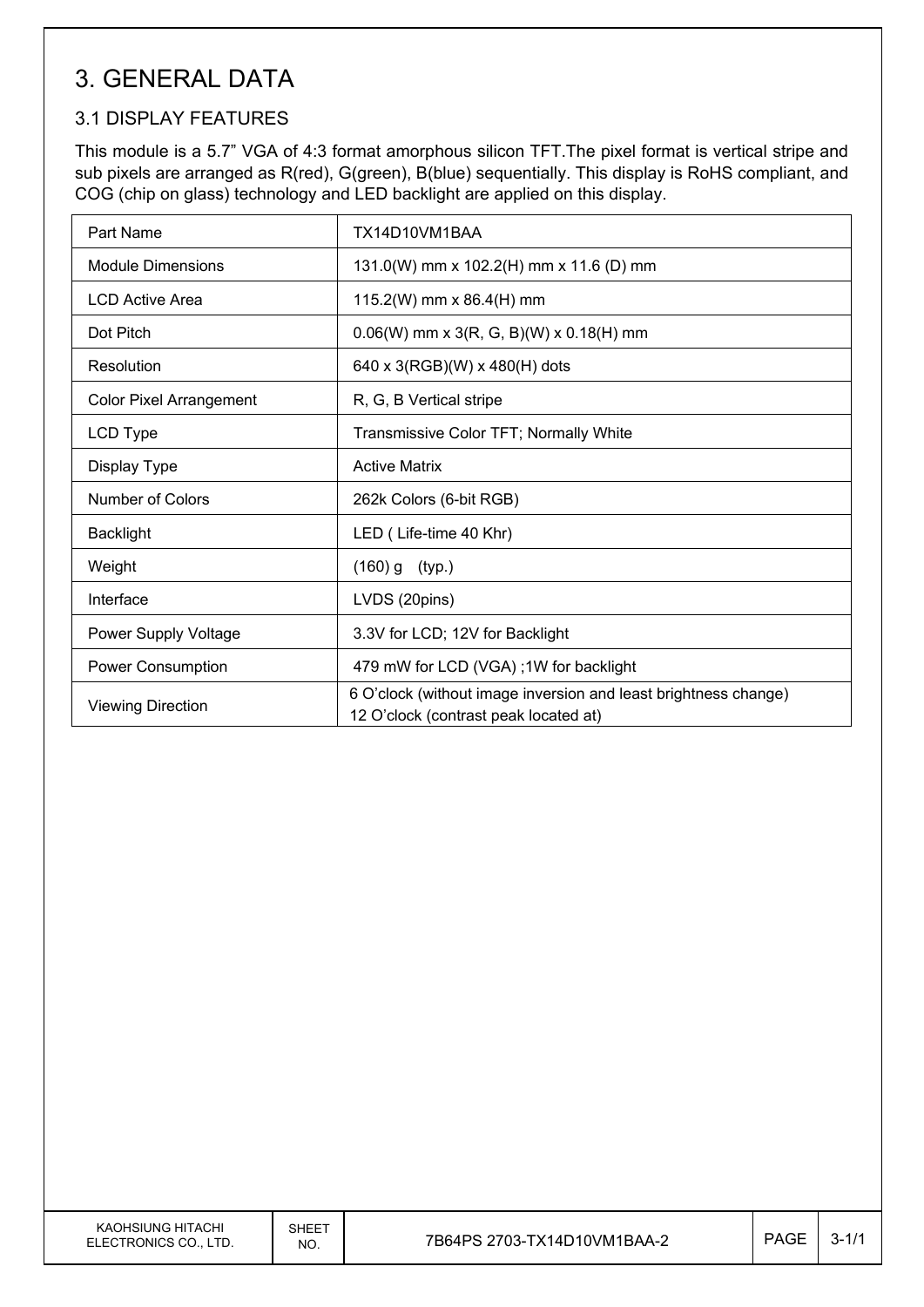# 4. ABSOLUTE MAXIMUM RATINGS

 $\mathsf{I}$ 

| <b>Item</b>                  |                        | Symbol | Min.                     | Max.      | Unit         | <b>Remarks</b> |
|------------------------------|------------------------|--------|--------------------------|-----------|--------------|----------------|
| <b>Supply Voltage</b>        |                        | VDD    | $-0.3$                   | 4.0       | V            |                |
| Input Voltage of Logic       |                        | VI     | $-0.2$                   | $VDD+0.3$ |              | Note 1         |
| <b>Operating Temperature</b> |                        | Top    | $-20$                    | 70        | $^{\circ}C$  | Note 2         |
| Storage Temperature          |                        | Tst    | $-30$                    | 80        | $^{\circ}$ C | Note 2         |
| <b>LED Unit</b>              | <b>Forward Current</b> | IF     |                          | 35        | mA           |                |
|                              | Reverse Voltage        | VR     | $\overline{\phantom{0}}$ | 5         |              |                |

Note 1: The rating is defined for the signal voltages of the interface such as pixel data and clock.

- Note 2: The maximum rating is defined as above based on the temperature on the panel surface, which might be different from ambient temperature after assembling the panel into the application. Moreover, some temperature-related phenomenon as below needed to be noticed:
	- Background color, contrast and response time would be different in temperatures other than  $25^{\circ}$ C.
	- Operating under high temperature will shorten LED lifetime.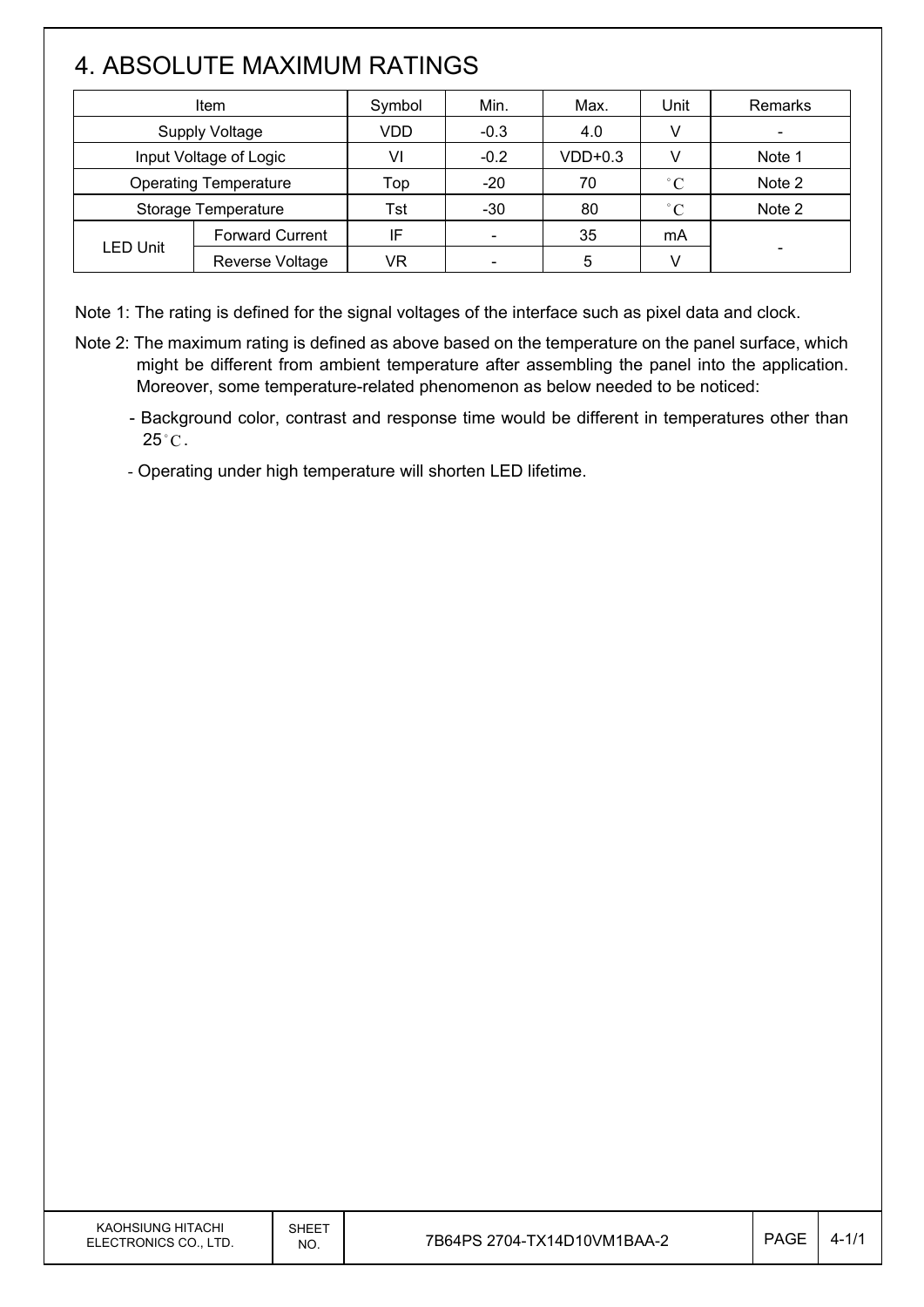# 5. ELECTRICAL CHARACTERISTICS

#### 5.1 LCD CHARACTERISTICS

 $T_a = 25$  °C, VSS = 0V

| Item                                          | Symbol     | Condition                 | Min.                     | Typ. | Max.   | Unit       | Remarks    |
|-----------------------------------------------|------------|---------------------------|--------------------------|------|--------|------------|------------|
| Power Supply Voltage                          | VDD        | $\overline{\phantom{a}}$  | 3.0                      | 3.3  | 3.6    | v          |            |
| Differential Input                            |            | <b>VIH</b>                | $\overline{\phantom{0}}$ |      | $+100$ |            | Note 1     |
| Voltage for LVDS<br><b>Receiver Threshold</b> | VI         | VIL                       | $-100$                   |      |        | mV         |            |
| Power Supply Current                          | <b>IDD</b> | <b>VDD-VSS</b><br>$=3.3V$ |                          | 145  | 174    | mA         | Note $2,3$ |
| <b>Vsync Frequency</b>                        |            | $\overline{\phantom{a}}$  |                          | 60   | 70     | Hz         |            |
| <b>Hsync Frequency</b>                        | H          | $\overline{\phantom{a}}$  | 29.2                     | 31.5 | 36     | <b>KHz</b> | Note $4,5$ |
| <b>DCLK Frequency</b>                         | CLK        |                           | 21.9                     | 25.2 | 30.6   | <b>MHz</b> |            |

Note 1: VCM=+1.2V

VCM is common mode voltage of LVDS transmitter/receiver. The input terminal of LVDS transmitter is terminated with  $100\Omega$ .



Note 2: An all black check pattern is used when measuring IDD.  $f_v$  is set to 60Hz.



Note 3: 1.0A fuse is applied in the module for IDD. For module protection purpose, power supply is recommended larger than 2.5A to break fuse once any short circuit occurred.

Note 4: For LVDS transmitter input.

Note 5: Vertical frequency is recommended to apply 60Hz.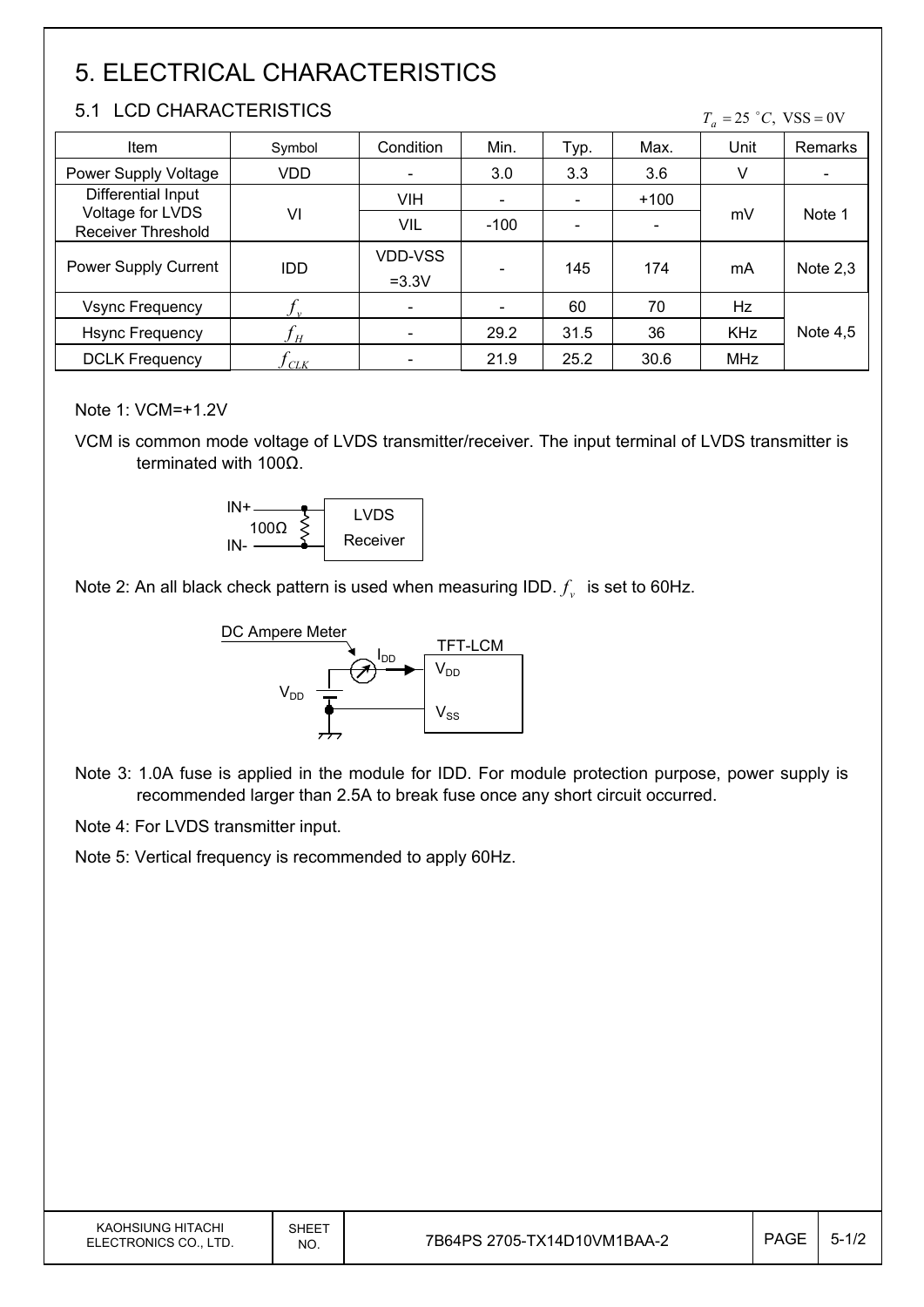#### 5.2 BACKLIGHT CHARACTERISTICS

| Item                       | Symbol | Condition             | Min. | Typ. | Max. | Unit | Remarks                  |
|----------------------------|--------|-----------------------|------|------|------|------|--------------------------|
| LED Input Voltage          | VLED   | <b>Backlight Unit</b> | 11.5 | 12.0 | 12.5 |      | $\overline{\phantom{a}}$ |
| <b>LED Forward Current</b> | ILED   | <b>Backlight Unit</b> |      | 84   | 91   | mA   | $\overline{\phantom{a}}$ |
| LED Lifetime               | -      | 84 mA                 |      | 40K  | -    | hrs  | Note 1                   |

Note 1: Fig. 5.1 shows the LED backlight circuit. The circuit has 21 LEDs in total and R is 255  $\Omega$ .

Note 2: The estimated lifetime is specified as the time to reduce 50% brightness by applying 84 mA at  $25^{\circ}$ C.



Fig 5.1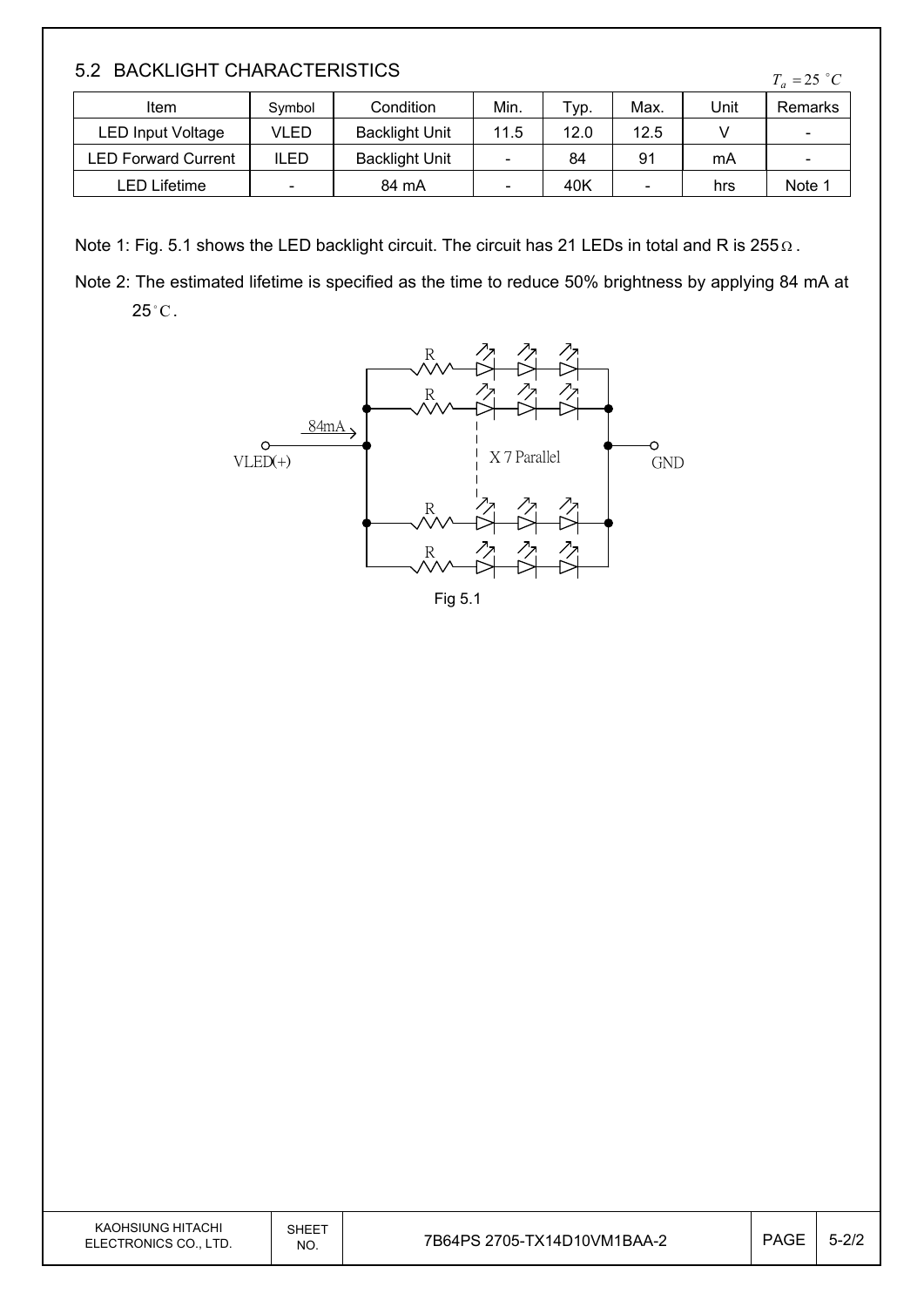# 6. OPTICAL CHARACTERISTICS

The optical characteristics are measured based on the conditions as below:

- Supplying the signals and voltages defined in the section of electrical characteristics.
- The ambient temperature is 25 $^{\circ}$ C.

- In the dark room around 500~1000 lx, the equipment has been set for the measurements as shown in Fig 6.1.

|                              |             |             |                                         |                          |      |                              | $T_a = 25$ °C, $f_v = 60$ Hz, VDD = 3.3V |                |
|------------------------------|-------------|-------------|-----------------------------------------|--------------------------|------|------------------------------|------------------------------------------|----------------|
| Item                         |             | Symbol      | Condition                               | Min.                     | Typ. | Max.                         | Unit                                     | Remarks        |
| <b>Brightness of White</b>   |             |             |                                         | 200                      | 350  |                              | cd/m <sup>2</sup>                        | Note 1         |
| <b>Brightness Uniformity</b> |             |             | $\phi = 0^{\circ}, \theta = 0^{\circ},$ | 75                       |      |                              | %                                        | Note 2         |
| <b>Contrast Ratio</b>        |             | CR          | ILED=84 mA                              | 120                      | 350  |                              | $\overline{\phantom{0}}$                 | Note 3         |
| Response Time                |             | Rise + Fall | $\phi = 0^{\circ}, \theta = 0^{\circ}$  | $\overline{\phantom{0}}$ | 45   |                              | ms                                       | Note 4         |
| <b>NTSC Ratio</b>            |             |             | $\phi = 0^{\circ}, \theta = 0^{\circ}$  | $\overline{\phantom{0}}$ | 50   |                              | %                                        | $\blacksquare$ |
|                              |             | $\theta$ x  | $\phi = 0^\circ$ , CR $\geq 5$          | 60                       | 70   | $\qquad \qquad \blacksquare$ |                                          | Note 5         |
|                              |             | $\theta x'$ | $\phi = 180^\circ$ , CR $\geq 5$        | 60                       | 70   | $\overline{\phantom{a}}$     |                                          |                |
| <b>Viewing Angle</b>         |             | $\theta$ y  | $\phi = 90^\circ$ , CR $\geq 5$         | 60                       | 70   |                              | Degree                                   |                |
|                              |             | $\theta$ y' | $\phi = 270$ °, CR $\geq 5$             | 60                       | 70   |                              |                                          |                |
|                              |             | X           |                                         | 0.57                     | 0.62 | 0.67                         |                                          |                |
|                              | Red         | Y           |                                         | 0.30                     | 0.35 | 0.40                         |                                          |                |
|                              |             | X           |                                         | 0.29                     | 0.34 | 0.39                         |                                          |                |
| Color                        | Green       | Υ           |                                         | 0.55                     | 0.60 | 0.65                         |                                          |                |
| Chromaticity                 |             | X           | $\phi = 0^{\circ}, \theta = 0^{\circ}$  | 0.10                     | 0.15 | 0.20                         |                                          | Note 6         |
|                              | <b>Blue</b> | Y           |                                         | 0.08                     | 0.13 | 0.18                         |                                          |                |
|                              |             | X           |                                         | 0.28                     | 0.33 | 0.38                         |                                          |                |
|                              | White       | Υ           |                                         | 0.30                     | 0.35 | 0.40                         |                                          |                |

Note 1: The brightness is measured from the center point of the panel, P5 in Fig. 6.2, for the typical value.

Note 2: The brightness uniformity is calculated by the equation as below:

Brightness uniformity =  $\frac{\text{Min.~Brighness}}{\text{Min.~Brighness}}$  X100% Max. Brightness

, which is based on the brightness values of the 9 points measured by BM-5 as shown in Fig. 6.2.

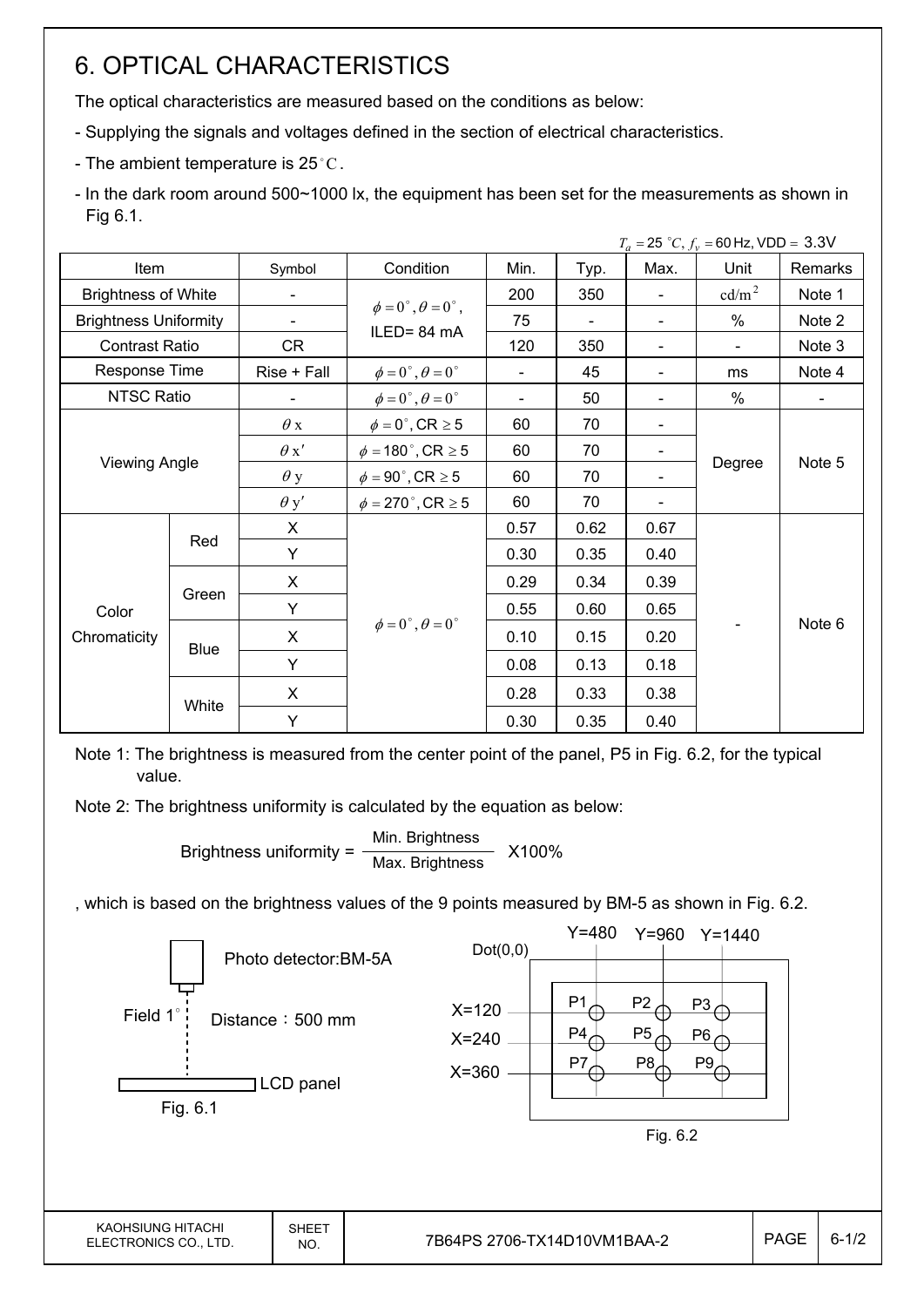Note 3: The Contrast ratio is measured from the center point of the panel, P5, and defined as the following equation:

$$
CR = \frac{Brightness \space of \space White}{Brightness \space of \space Black}
$$

Note 4: The definition of response time is shown in Fig. 6.3. The rising time is the period from 90% brightness to 10% brightness when the data is from white to black. Oppositely, falling time is the period from 10% brightness rising to 90% brightness.



Note 5: The definition of viewing angle is shown in Fig. 6.4. Angle  $\phi$  is used to represent viewing directions, for instance,  $\phi = 270^\circ$  means 6 o'clock, and  $\phi = 0^\circ$  means 3 o'clock. Moreover, angle  $\theta$  is used to represent viewing angles from axis Z toward plane XY.

 The viewing direction of this display is 6 o'clock, which means that a photograph with gray scale would not be reversed in color and the brightness change would be less from this direction. However, the best contrast peak would be located at 12 o'clock.

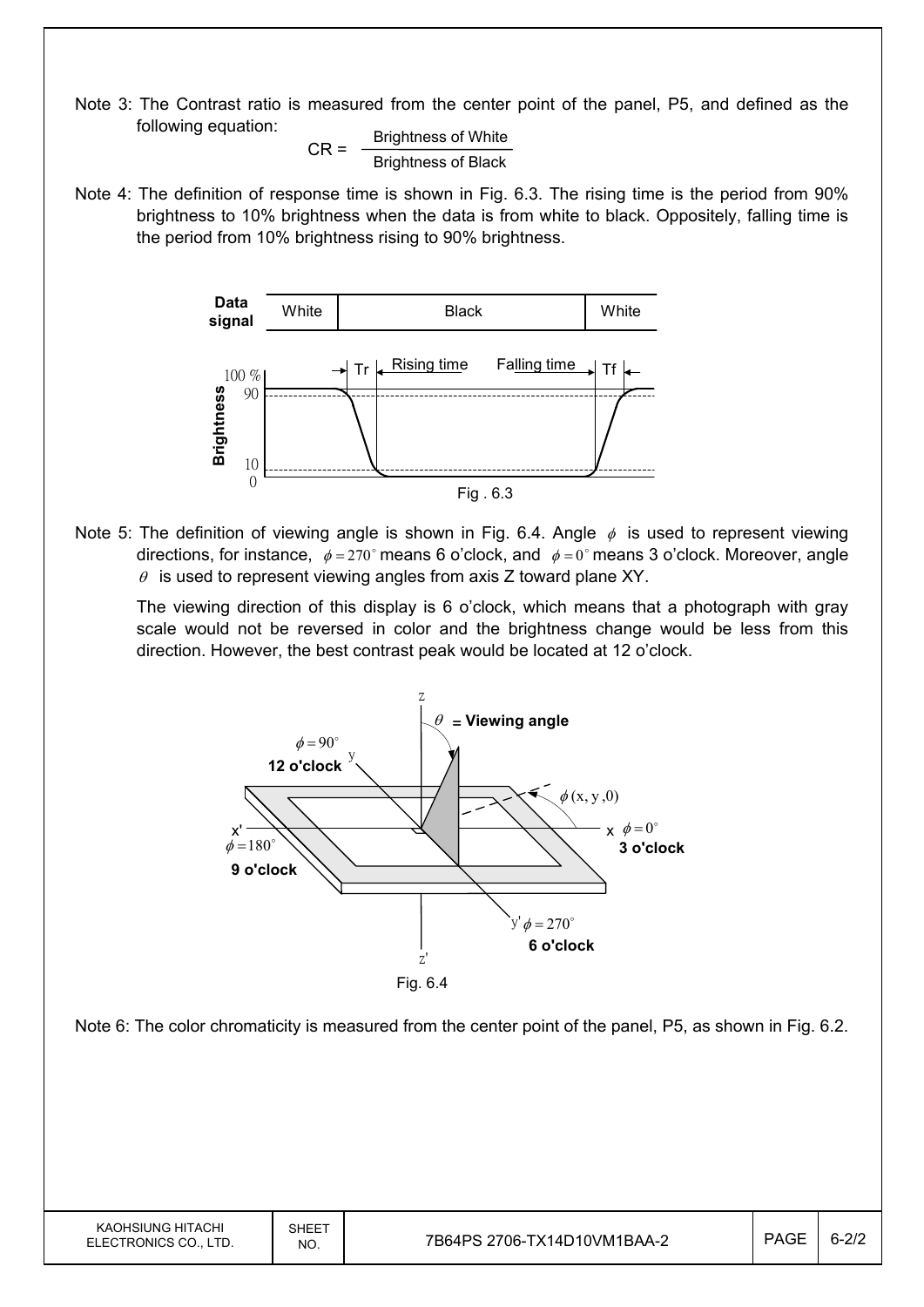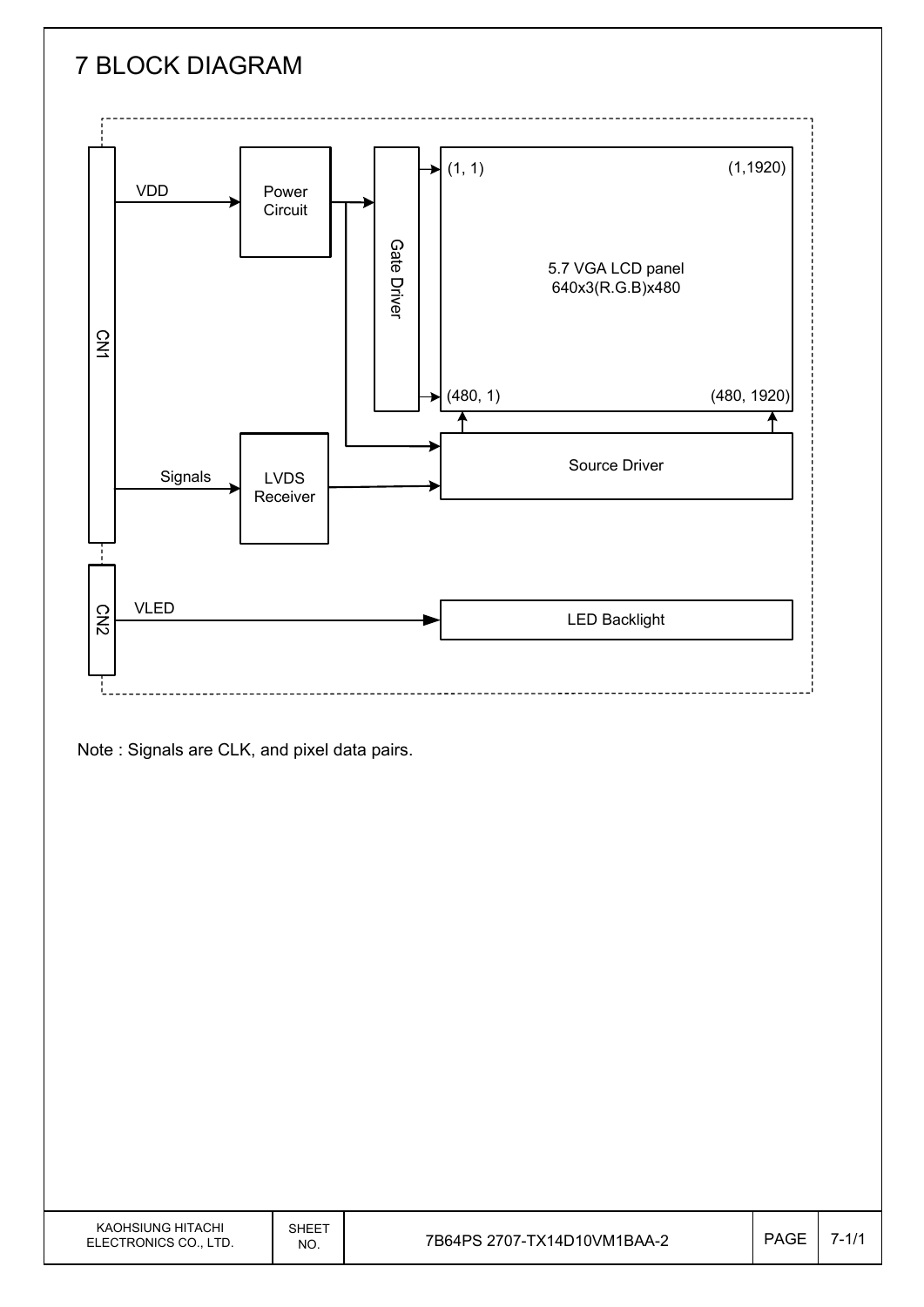# 8. RELIABILITY TESTS

| <b>Test Item</b>               | Condition                                                                                                                            |                                                |
|--------------------------------|--------------------------------------------------------------------------------------------------------------------------------------|------------------------------------------------|
| <b>High Temperature</b>        | 1) Operating<br>2) 70 $^{\circ}$ C                                                                                                   | 240 hrs                                        |
| Low Temperature                | 1) Operating<br>2) -20 $^{\circ}$ C                                                                                                  | 240 hrs                                        |
| <b>High Temperature</b>        | 1) Storage<br>2) $80^{\circ}$ C                                                                                                      | 240 hrs                                        |
| Low Temperature                | 1) Storage<br>2) -30 $^{\circ}$ C                                                                                                    | 240 hrs                                        |
| <b>Heat Cycle</b>              | 1) Operating<br>2) $-20$ °C $-70$ °C<br>3) 3hrs~1hr~3hrs                                                                             | 240 hrs                                        |
| <b>Thermal Shock</b>           | 1) Non-Operating<br>2) -35 $^{\circ}$ C $\leftrightarrow$ 85 $^{\circ}$ C<br>3) 0.5 hr ↔ 0.5 hr                                      | 240 hrs                                        |
| High Temperature &<br>Humidity | 1) Operating<br>2) 40°C & 85%RH<br>3) Without condensation<br>4) Note 4                                                              | 240 hrs                                        |
| Vibration                      | 1) Non-Operating<br>2) 20~200 Hz<br>3) 2G<br>4) X, Y, and Z directions                                                               | 1 hr for each direction                        |
| <b>Mechanical Shock</b>        | 1) Non-Operating<br>2) 10 ms<br>3) 50G<br>4) $\pm X$ , $\pm Y$ and $\pm Z$ directions                                                | Once for each direction                        |
| <b>ESD</b>                     | 1) Operating<br>2) Tip: 200 pF, 250 $\Omega$<br>3) Air discharge for glass: $\pm$ 8KV<br>4) Contact discharge for metal frame: ± 8KV | 1) Glass: 9 points<br>2) Metal frame: 8 points |

Note 1: Display functionalities are inspected under the conditions defined in the specification after the reliability tests.

Note 2: The display is not guaranteed for use in corrosive gas environments.

- Note 3: All pins of LCD interface (CN1) have been tested by  $\pm 100V$  contact discharge of ESD under non-operating condition.
- Note 4: Under the condition of high temperature & humidity, if the temperature is higher than 40°C, the humidity needs to be reduced as Fig. 8.1 shown.

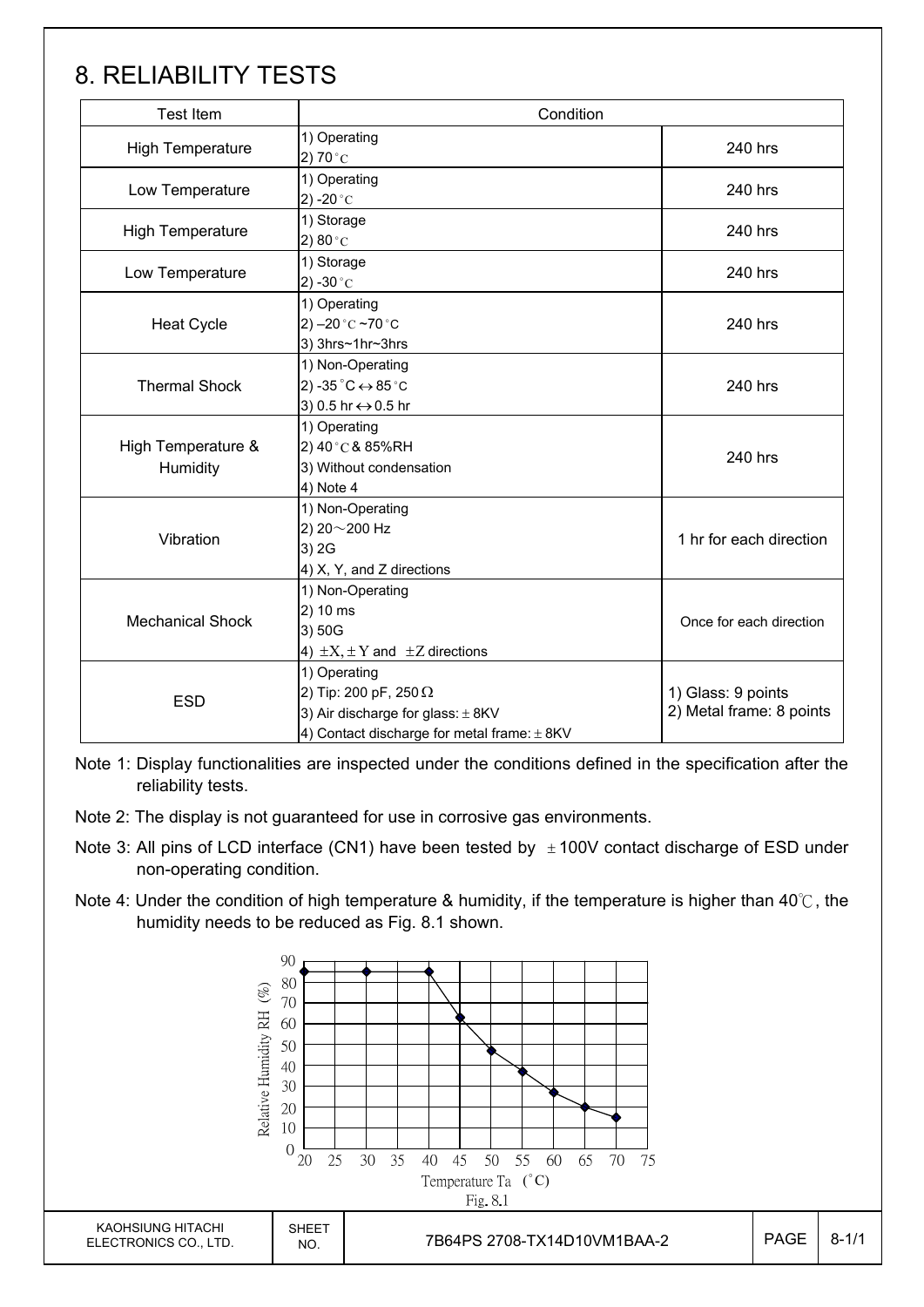# 9. LCD INTERFACE

### 9.1 INTERFACE PIN CONNECTIONS

The display interface connector (CN1) is FI-SEB20P-HF13E-E1500 made by JAE and pin assignment is as below:

| Pin No.        | Signal     | Signal                                    | Pin No. | Signal     | Signal             |  |  |
|----------------|------------|-------------------------------------------|---------|------------|--------------------|--|--|
| 1              | <b>VDD</b> |                                           | 11      | $IN2-$     |                    |  |  |
| 2              | <b>VDD</b> | Power Supply for Logic                    | 12      | $IN2+$     | B2~B5, DE          |  |  |
| 3              | U/D        | Vertical Display mode Control<br>(Note 2) | 13      | <b>VSS</b> | <b>GND</b>         |  |  |
| $\overline{4}$ | L/R        | Horizontal Display mode Control           | 14      | <b>CLK</b> |                    |  |  |
|                |            | (Note 2)                                  |         | IN-        | <b>Pixel Clock</b> |  |  |
| 5              |            | INO-<br>R0~R5, G0                         | 15      | <b>CLK</b> |                    |  |  |
|                |            |                                           |         | IN+        |                    |  |  |
| 6              | $INO+$     |                                           | 16      | <b>VSS</b> | <b>GND</b>         |  |  |
| 7              | <b>VSS</b> | <b>GND</b>                                | 17      | NC.        | No Connection      |  |  |
| 8              | $IN1-$     | G1~G5, B0~B1                              | 18      | NC.        | No Connection      |  |  |
| 9              | $IN1+$     |                                           | 19      | NC.        | No Connection      |  |  |
| 10             | <b>VSS</b> | <b>GND</b>                                | 20      | NC.        | No Connection      |  |  |

Note 1: IN n- and IN n+ (n=0, 1, 2), CLK IN- and CLK IN+ should be wired by twist-pairs or side-by-side FPC patterns, respectively.

Note 2: Scan direction is available to be switched as below by setting U/D and L/R pins. Defult value is

U/D : H; L/R : H.



The backlight interface connector (CN2) is BHR-03VS-1 made by JST, and pin assignment is as below:

| Pin No. | Signal            | Level                    | <b>Function</b>      |
|---------|-------------------|--------------------------|----------------------|
|         | $V_{LED}$ +       | $\overline{\phantom{a}}$ | Power Supply for LED |
|         | <b>NC</b>         | $\overline{\phantom{a}}$ | No Connection        |
|         | VLED <sup>-</sup> | $\overline{\phantom{a}}$ | GND                  |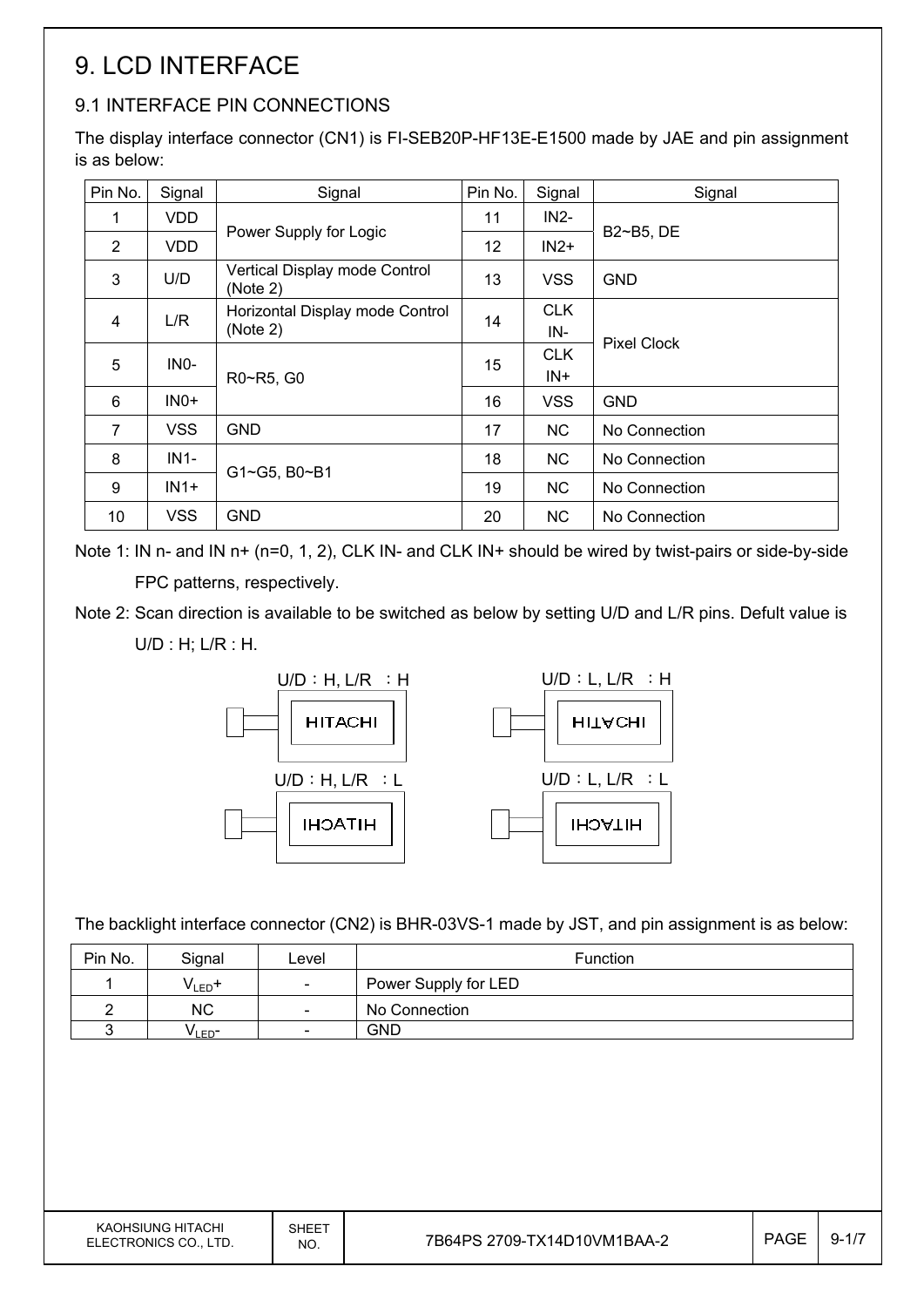| 9.2 LVDS INTERFACE                                       |                                                                            |                                                          |                                                                                                                 |                                |
|----------------------------------------------------------|----------------------------------------------------------------------------|----------------------------------------------------------|-----------------------------------------------------------------------------------------------------------------|--------------------------------|
| <b>Machine Side</b>                                      | 2)                                                                         | CN <sub>1</sub><br>(interface)<br>1)                     | <b>TFT-LCD Side</b><br>3)                                                                                       |                                |
| Controll<br>R0-R5,G0<br>G1-G5,B0,B1<br>B2-B5, NA, NA, DE | THC63LVDM83R<br>7 TA0-6<br>Parallel-to-<br>LVDS<br>7 TB0-6<br>띹<br>7 TC0-6 | $INO+$<br>$INO-$<br>$IN1+$<br>$IN1-$<br>$IN2+$<br>$IN2-$ | THC63LVDF84B<br><b>RA0-6</b><br>Parallel-to-<br>LVDS<br><b>RB0-6</b><br>뇬<br><b>RC0-6</b><br>RD <sub>0</sub> -6 | <b>LCD Panel</b><br>controller |
| <b>CK</b>                                                | <b>DCLK IN</b><br>PLL                                                      | CLK IN+<br>CLK IN-                                       | <b>DCLK OUT</b><br>PLL                                                                                          |                                |

- Note 1: LVDS cable impedance should be 100 ohms per signal line when each 2-lines (+, -) is used in differential mode.
- Note 2: The recommended transmitter, THC63LVDM83R, is made by Thine or equivalent, which is not contained in the module.
- Note 3: The receiver built-in the module is THC63LVDF84B made by Thine.

#### 9.3 LVDS DATA FORMAT

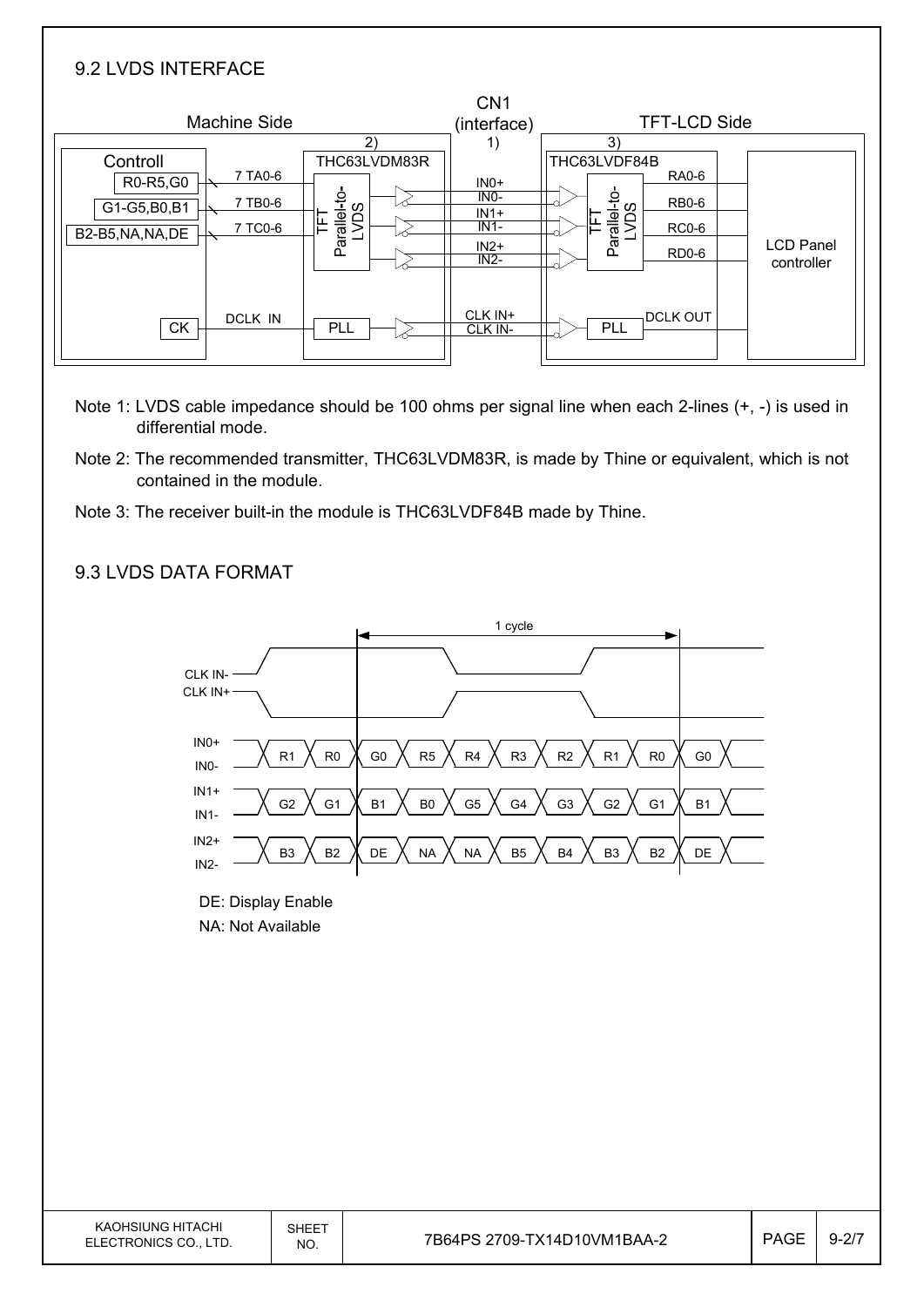#### 9.4 INTERFACE TIMING SPECIFICATIONS

The column of timing sets including minimum, typical, and maximum as below are based on the best optical performance, frame frequency (Vsync) = 60 Hz to define. If 60 Hz is not the aim to set, less than 70 Hz for Vsync is recommended to apply for better performance by other parameter combination as the definitions in section 5.1.

| Item        |                             | Symbol                          | Min.                     | Typ. | Max. | Unit       |  |
|-------------|-----------------------------|---------------------------------|--------------------------|------|------|------------|--|
|             | Frequency                   | $1/t_{CLK}$                     | 21.9                     | 25.2 | 30.6 | <b>MHz</b> |  |
|             | Low level Width             | $t_{\text{WCL}}$                | 12                       |      |      |            |  |
| <b>DCLK</b> | High level Width            | $t_{\scriptscriptstyle\rm WCH}$ | 12                       |      |      | ns         |  |
|             | Rise time / Fill time       | $t_{rCLK}$ , $t_{fCLK}$         | $\overline{\phantom{a}}$ |      | 5    |            |  |
|             | Duty                        | D                               | 0.45                     | 0.5  | 0.55 |            |  |
|             | Set up time                 | $t_{SI}$                        | 12                       |      |      |            |  |
|             | Hold time                   | $t_{\rm HI}$                    | 12                       |      |      | ns         |  |
|             | Rise/Fall time              | $t_{\sf lr}, t_{\sf lf}$        |                          |      | 5    | ns         |  |
|             | <b>Horizontal Cycle</b>     | $t_H$                           | 750                      | 800  | 850  |            |  |
| <b>DTMG</b> | Horizontal Valid Data width | $t_{HD}$                        | 640                      | 640  | 640  | $t_{CLK}$  |  |
|             | Horizontal porch width      | $t_{HB}$                        | 110                      | 160  | 210  |            |  |
|             | <b>Vertical Cycle</b>       | tv                              | 486                      | 525  | 600  |            |  |
|             | Vertical Valid Data width   | $t_{VD}$                        | 480                      | 480  | 480  | $t_H$      |  |
|             | Vertical porch width        | $t_{VB}$                        | 6                        | 45   | 120  |            |  |
| Data        | Set up time                 | $\mathfrak{t}_{\texttt{SD}}$    | 12                       |      |      |            |  |
|             | Hold time                   | $t_{HD}$                        | 12                       |      |      | ns         |  |
|             | Rise/Fall time              | $t_{Dr}$ , $t_{Dr}$             |                          |      | 5    | ns         |  |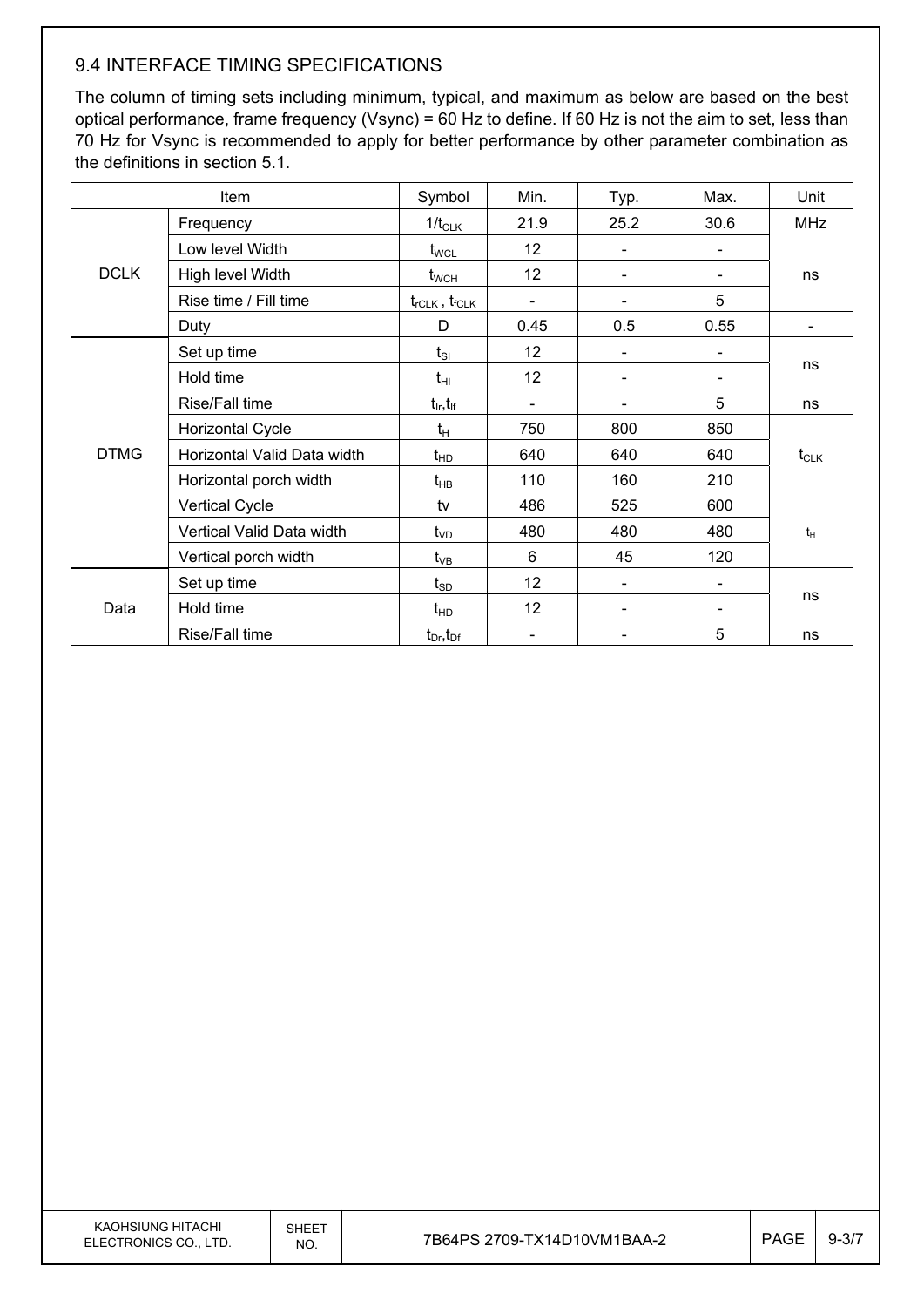#### 9.5 TIMING CHART

DTMG (Data Enable) is the signal to determine valid data, and the timing of DTMG can be determined from Hsync and Vsync as below. For this display, only DTMG and DCLK are the essential signals. Hsync and Vsync are not necessary to connect to display interface after DTMG has been generated and input.

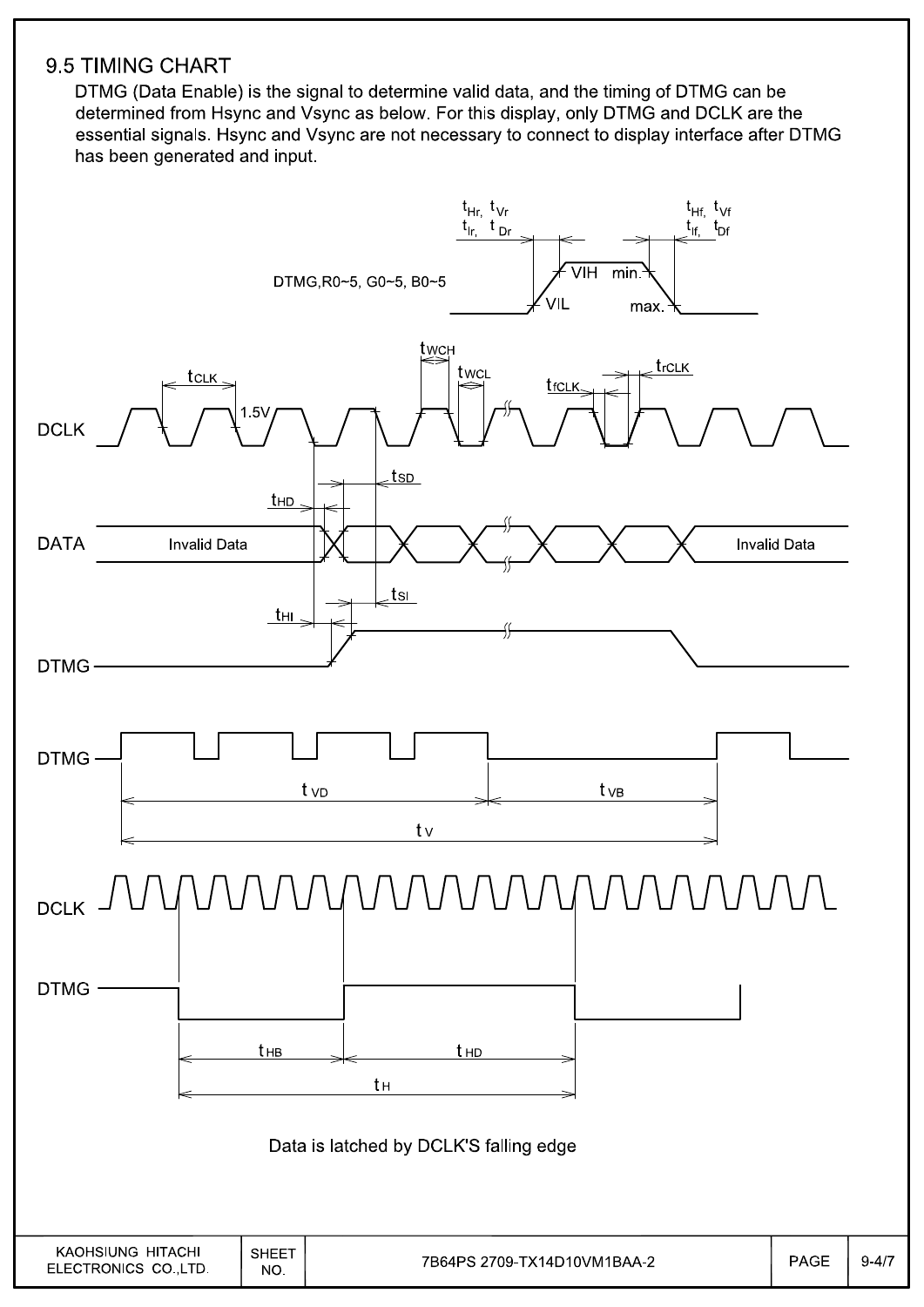#### 9.6 LVDS RECEIVER TIMING





|             | <b>Item</b>       | Symbol           | Min.                                      | Typ.                                | Max.                                       | Unit       |
|-------------|-------------------|------------------|-------------------------------------------|-------------------------------------|--------------------------------------------|------------|
| <b>DCLK</b> | <b>FREQUENCY</b>  | $1/t_{CLK}$      | 21.9                                      | 25.2                                | 30.6                                       | <b>MHz</b> |
| <b>RinX</b> | 0 data position   | tRP0             | 1/7*t <sub>CLK</sub> -0.49                | $1/7$ <sup>*</sup> t <sub>CLK</sub> | $1/7$ <sup>*</sup> t <sub>CLK</sub> +0.49  |            |
| $(X=0,1,2)$ | 1st data position | t <sub>RP1</sub> | $-0.49$                                   | 0                                   | $+0.49$                                    |            |
|             | 2nd data position | tRP2             | $6/7$ <sup>*</sup> t <sub>CLK</sub> -0.49 | 6/7*t <sub>CLK</sub>                | $6/7$ <sup>*</sup> t <sub>Cl K</sub> +0.49 |            |
|             | 3rd data position | tRP3             | $5/7$ <sup>*</sup> t <sub>CLK</sub> -0.49 | 5/7*t <sub>CLK</sub>                | $5/7$ <sup>*</sup> t <sub>Cl K</sub> +0.49 | ns         |
|             | 4th data position | t <sub>RP4</sub> | $4/7$ *t <sub>CLK</sub> -0.49             | 4/7*t <sub>CLK</sub>                | $4/7$ <sup>*</sup> t <sub>CLK</sub> +0.49  |            |
|             | 5th data position | tRP5             | $3/7$ <sup>*</sup> t <sub>CLK</sub> -0.49 | 3/7*t <sub>CLK</sub>                | $3/7*t_{CLK}+0.49$                         |            |
|             | 6th data position | tRP6             | $2/7$ <sup>*</sup> t <sub>CLK</sub> -0.49 | $2/7$ <sup>*</sup> t <sub>CLK</sub> | $2/7*t_{CLK}+0.49$                         |            |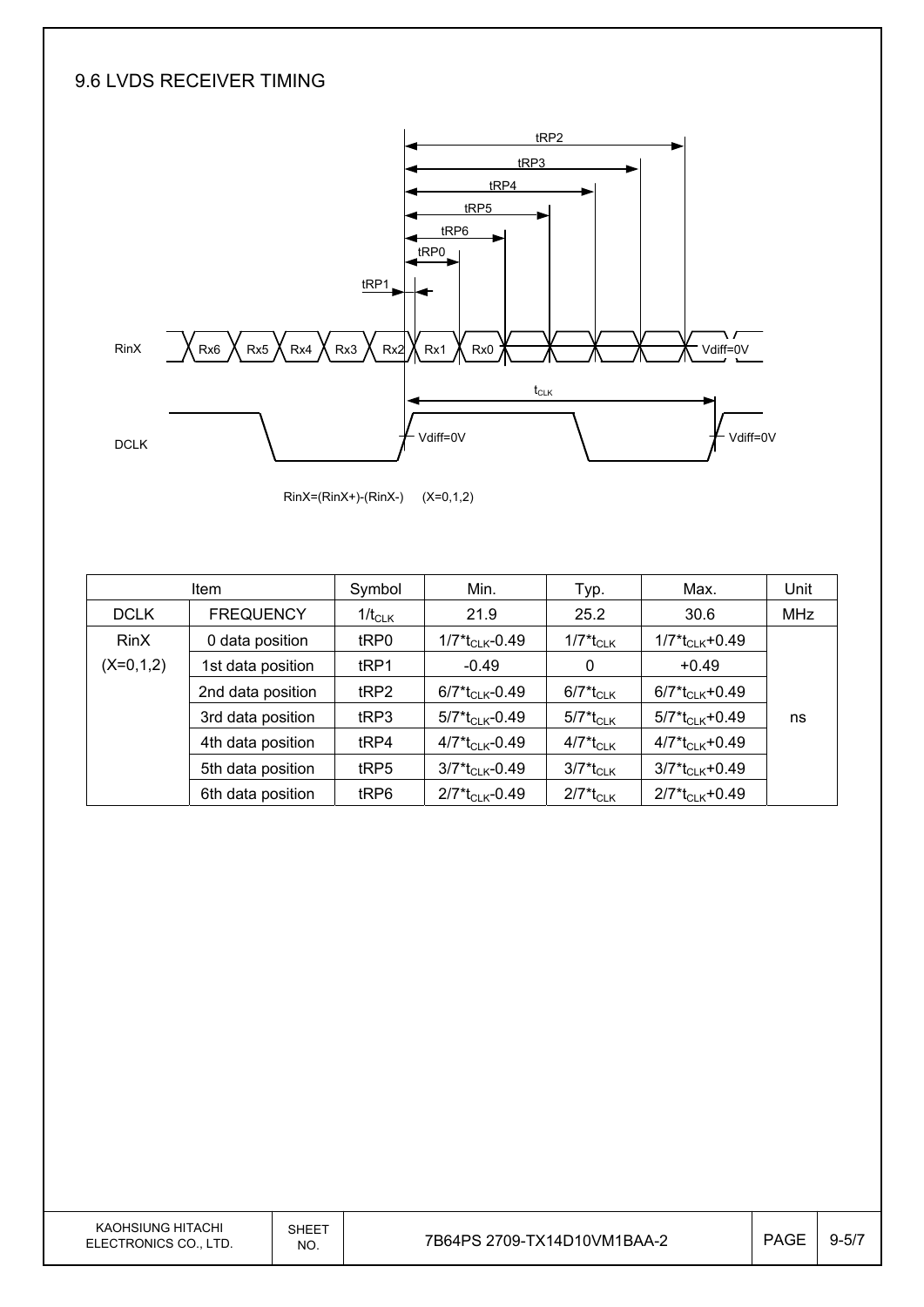#### 9.7 DATA INPUT for DISPLAY COLOR

|              | COLOR &              |                |                |                                  |                      |                           |                |                |                           | Data Signal    |                |                            |                                  |                      |                |                      |                |                      |                                  |
|--------------|----------------------|----------------|----------------|----------------------------------|----------------------|---------------------------|----------------|----------------|---------------------------|----------------|----------------|----------------------------|----------------------------------|----------------------|----------------|----------------------|----------------|----------------------|----------------------------------|
|              | <b>Gray Scale</b>    | R <sub>5</sub> | R <sub>4</sub> | R <sub>3</sub>                   | R <sub>2</sub>       | R <sub>1</sub>            | R <sub>0</sub> | G <sub>5</sub> | G4                        | G <sub>3</sub> | G <sub>2</sub> | G <sub>1</sub>             | G <sub>0</sub>                   | B <sub>5</sub>       | <b>B4</b>      | B <sub>3</sub>       | B <sub>2</sub> | <b>B1</b>            | B <sub>0</sub>                   |
|              | <b>Black</b>         | $\mathbf 0$    | $\mathbf 0$    | $\mathbf 0$                      | $\mathbf 0$          | $\mathbf 0$               | 0              | $\mathbf 0$    | $\mathbf 0$               | $\mathbf 0$    | $\mathbf 0$    | $\mathbf 0$                | $\mathbf 0$                      | $\mathbf 0$          | $\mathbf 0$    | $\mathbf 0$          | $\mathbf 0$    | $\mathbf 0$          | $\mathbf 0$                      |
|              | Red (0)              | 1              | 1              | 1                                | $\overline{1}$       | $\overline{1}$            | 1              | $\mathbf 0$    | 0                         | 0              | $\mathbf 0$    | 0                          | $\mathbf 0$                      | $\mathbf 0$          | 0              | $\mathbf 0$          | $\mathbf 0$    | $\mathbf 0$          | 0                                |
|              | Green (0)            | $\mathbf 0$    | 0              | $\mathbf 0$                      | $\mathbf 0$          | 0                         | $\mathbf 0$    | 1              | 1                         | 1              | 1              | 1                          | 1                                | $\mathbf 0$          | 0              | $\mathbf 0$          | $\mathbf 0$    | 0                    | 0                                |
| <b>Basic</b> | Blue $(0)$           | $\mathbf 0$    | 0              | $\mathbf 0$                      | $\mathbf 0$          | $\mathbf 0$               | $\mathbf 0$    | $\mathbf 0$    | 0                         | 0              | $\mathbf 0$    | 0                          | $\mathbf 0$                      | 1                    | 1              | 1                    | $\mathbf{1}$   | 1                    | $\mathbf{1}$                     |
| Color        | Cyan                 | $\mathbf 0$    | 0              | 0                                | $\mathbf 0$          | $\mathbf 0$               | $\mathbf 0$    | 1              | $\mathbf 1$               | 1              | 1              | 1                          | 1                                | 1                    | 1              | 1                    | $\mathbf 1$    | 1                    | 1                                |
|              | Magenta              | 1              | 1              | 1                                | 1                    | 1                         | 1              | 0              | 0                         | 0              | 0              | 0                          | 0                                | 1                    | 1              | 1                    | 1              | 1                    | 1                                |
|              | Yellow               | 1              | 1              | 1                                | 1                    | 1                         | 1              | 1              | 1                         | 1              | 1              | 1                          | 1                                | $\mathbf 0$          | 0              | $\mathbf 0$          | $\mathbf 0$    | 0                    | 0                                |
|              | White                | $\mathbf{1}$   | 1              | 1                                | 1                    | $\mathbf 1$               | 1              | 1              | 1                         | 1              | $\mathbf{1}$   | 1                          | 1                                | 1                    | 1              | 1                    | 1              | 1                    | 1                                |
|              | <b>Black</b>         | 0              | 0              | 0                                | $\mathbf 0$          | 0                         | 0              | 0              | 0                         | 0              | 0              | 0                          | 0                                | $\mathbf 0$          | 0              | $\mathbf 0$          | $\mathbf 0$    | $\mathbf 0$          | 0                                |
|              | Red (62)             | $\mathbf 0$    | $\mathbf 0$    | $\mathbf 0$                      | $\mathbf 0$          | 0                         | 1              | $\mathbf 0$    | $\overline{0}$            | $\mathbf{0}$   | $\mathbf 0$    | 0                          | $\mathbf 0$                      | $\mathbf 0$          | 0              | $\mathbf 0$          | $\mathbf 0$    | $\mathbf 0$          | 0                                |
|              | Red (61)             | 0              | $\mathbf 0$    | 0                                | $\mathbf 0$          | 1                         | $\mathbf 0$    | $\mathbf 0$    | 0                         | 0              | 0              | 0                          | 0                                | $\mathbf 0$          | 0              | $\mathbf 0$          | $\overline{0}$ | 0                    | 0                                |
| Red          |                      |                |                | $\blacksquare$                   |                      | $\cdot$                   |                | $\cdot$        | $\cdot$                   |                |                |                            | $\blacksquare$<br>$\blacksquare$ | $\cdot$              |                |                      |                | $\blacksquare$       | $\blacksquare$                   |
|              | $\cdot$              | $\blacksquare$ | $\blacksquare$ | $\blacksquare$                   | $\cdot$              | $\blacksquare$            | $\blacksquare$ | $\ddot{\cdot}$ | $\overline{\phantom{a}}$  | $\blacksquare$ | $\ddot{\cdot}$ | $\blacksquare$             | ÷,                               | $\ddot{\phantom{a}}$ | $\blacksquare$ | $\blacksquare$       | $\ddot{\cdot}$ | $\ddot{\phantom{a}}$ | $\ddot{\cdot}$                   |
|              | Red (1)              | $\mathbf{1}$   | 1              | 1                                | 1                    | $\mathbf{1}$              | $\mathbf 0$    | $\mathbf 0$    | 0                         | $\mathbf 0$    | $\mathbf 0$    | $\mathbf 0$                | $\mathbf 0$                      | $\mathbf 0$          | $\mathbf 0$    | $\mathbf 0$          | $\mathbf 0$    | $\mathbf 0$          | 0                                |
|              | Red(0)               | 1              | 1              | 1                                | 1                    | 1                         | 1              | $\mathbf 0$    | $\mathbf 0$               | 0              | 0              | 0                          | 0                                | 0                    | 0              | 0                    | 0              | $\mathbf 0$          | 0                                |
|              | <b>Black</b>         | $\mathbf 0$    | 0              | 0                                | $\mathbf 0$          | 0                         | $\mathbf 0$    | $\mathbf 0$    | 0                         | 0              | 0              | 0                          | $\mathbf 0$                      | $\mathbf 0$          | 0              | $\mathbf 0$          | $\mathbf 0$    | $\mathbf 0$          | 0                                |
|              | Green (62)           | $\mathbf 0$    | 0              | $\mathbf 0$                      | $\mathbf 0$          | $\mathbf 0$               | $\mathbf 0$    | 0              | 0                         | 0              | $\mathbf 0$    | 0                          | $\mathbf{1}$                     | $\mathbf 0$          | 0              | $\mathbf 0$          | $\mathbf 0$    | 0                    | 0                                |
|              | Green (61)           | 0              | 0              | $\mathbf 0$                      | $\mathbf 0$          | 0                         | $\mathbf 0$    | 0              | 0                         | 0              | 0              | 1                          | 0                                | $\mathbf 0$          | 0              | 0                    | $\mathbf 0$    | $\mathbf 0$          | 0                                |
| Green        |                      | $\cdot$        | $\ddot{\cdot}$ | $\ddot{\cdot}$                   | $\ddot{\cdot}$       | $\ddot{\cdot}$            |                | $\ddot{\cdot}$ | $\ddot{\cdot}$            | Ì              | $\ddot{\cdot}$ | $\ddot{\cdot}$             | ł,                               | $\ddot{\cdot}$       | $\ddot{\cdot}$ | $\ddot{\phantom{a}}$ | ł,             | $\ddot{\cdot}$       | $\overline{\phantom{a}}$         |
|              | $\ddot{\phantom{0}}$ | $\blacksquare$ | $\blacksquare$ | $\blacksquare$                   | $\blacksquare$       | $\blacksquare$<br>$\cdot$ | $\blacksquare$ | Ì.             | $\blacksquare$            | $\cdot$        | $\blacksquare$ | $\blacksquare$             | $\blacksquare$<br>$\blacksquare$ | $\blacksquare$       | $\cdot$        | $\blacksquare$       | $\blacksquare$ | $\blacksquare$       | $\blacksquare$<br>$\cdot$        |
|              | Green (1)            | $\mathbf 0$    | 0              | $\mathbf 0$                      | $\mathbf 0$          | $\mathbf 0$               | $\mathbf 0$    | 1              | 1                         | 1              | 1              | 1                          | 0                                | $\mathbf 0$          | $\mathbf 0$    | $\mathbf 0$          | $\mathbf 0$    | $\mathbf 0$          | 0                                |
|              | Green (0)            | 0              | 0              | 0                                | 0                    | 0                         | $\mathbf 0$    | 1              | 1                         | 1              | 1              | 1                          | 1                                | $\mathbf 0$          | 0              | 0                    | $\mathbf 0$    | 0                    | 0                                |
|              | <b>Black</b>         | $\mathbf 0$    | 0              | $\mathbf 0$                      | $\mathbf 0$          | $\mathbf 0$               | $\mathbf 0$    | $\mathbf 0$    | 0                         | 0              | 0              | 0                          | 0                                | $\mathbf 0$          | 0              | $\mathbf 0$          | $\mathbf 0$    | 0                    | 0                                |
|              | <b>Blue (62)</b>     | $\mathbf 0$    | 0              | $\mathbf 0$                      | $\mathbf 0$          | 0                         | $\mathbf 0$    | $\mathbf 0$    | 0                         | 0              | $\mathbf 0$    | 0                          | $\mathbf 0$                      | $\mathbf 0$          | 0              | $\mathbf 0$          | 0              | 0                    | 1                                |
|              | <b>Blue (61)</b>     | 0              | 0              | 0                                | 0                    | 0                         | 0              | 0              | 0                         | 0              | 0              | 0                          | 0                                | 0                    | 0              | $\mathbf 0$          | 0              | 1                    | 0                                |
| <b>Blue</b>  | İ.                   |                | t              | $\ddot{\cdot}$                   | $\cdot$<br>$\lambda$ | $\ddot{\phantom{0}}$      |                | $\ddot{\cdot}$ | $\ddot{\phantom{a}}$      |                |                | t                          | ÷,                               | $\ddot{\cdot}$       |                |                      | ł,             | $\ddot{\cdot}$       | $\ddot{\cdot}$                   |
|              | $\ddot{\phantom{0}}$ | $\blacksquare$ | ł,             | $\blacksquare$<br>$\blacksquare$ | $\blacksquare$       | $\ddot{\cdot}$            | $\bullet$      | $\ddot{\cdot}$ | $\blacksquare$<br>$\cdot$ | $\blacksquare$ | $\cdot$<br>×,  | $\ddot{\phantom{0}}$<br>ä, | $\blacksquare$<br>$\blacksquare$ | $\ddot{\phantom{0}}$ | $\blacksquare$ | $\blacksquare$       | ł,             | $\cdot$              | $\blacksquare$<br>$\blacksquare$ |
|              | Blue (1)             | 0              | 0              | 0                                | $\mathbf 0$          | 0                         | 0              | 0              | 0                         | 0              | 0              | 0                          | 0                                | 1                    | 1              | 1                    | 1              | 1                    | 0                                |
|              | Blue $(0)$           | 0              | 0              | 0                                | 0                    | 0                         | 0              | 0              | $\mathbf 0$               | 0              | 0              | 0                          | 0                                | 1                    | 1              | 1                    | 1              | 1                    | 1                                |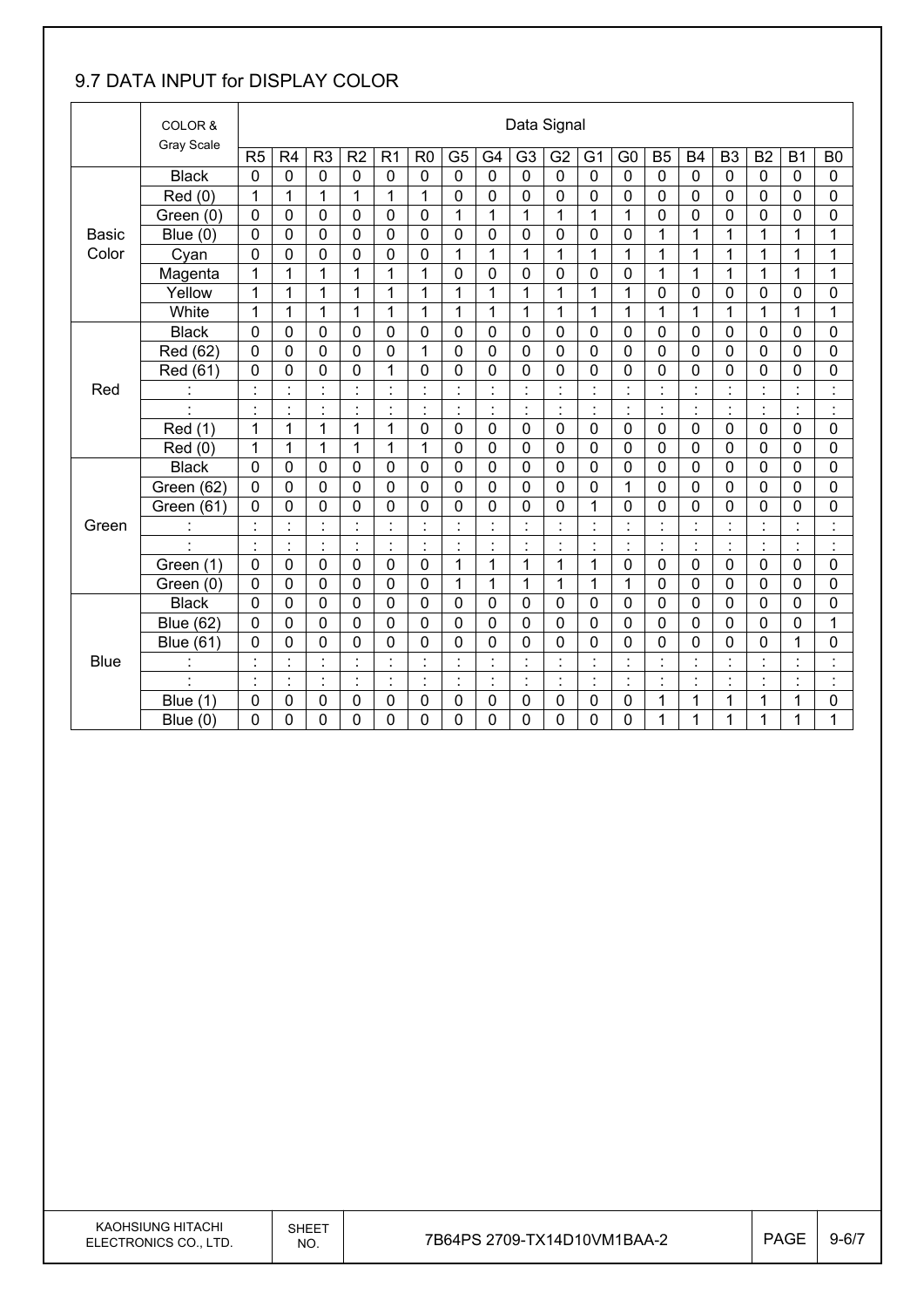

- true for power off where VDD has to be remained on until all other signals have been switch off. The recommended time period is 1 second. Hot plugging might cause display damage due to incorrect power sequence, please pay attention on interface connecting before power on.
- Note 2: In order to avoid showing uncompleted patterns in transient state. It is recommended that switching the backlight on is delayed for 1 second after the signals have been applied. The opposite is true for power off where the backlight has to be switched off 1 second before the signals are removed.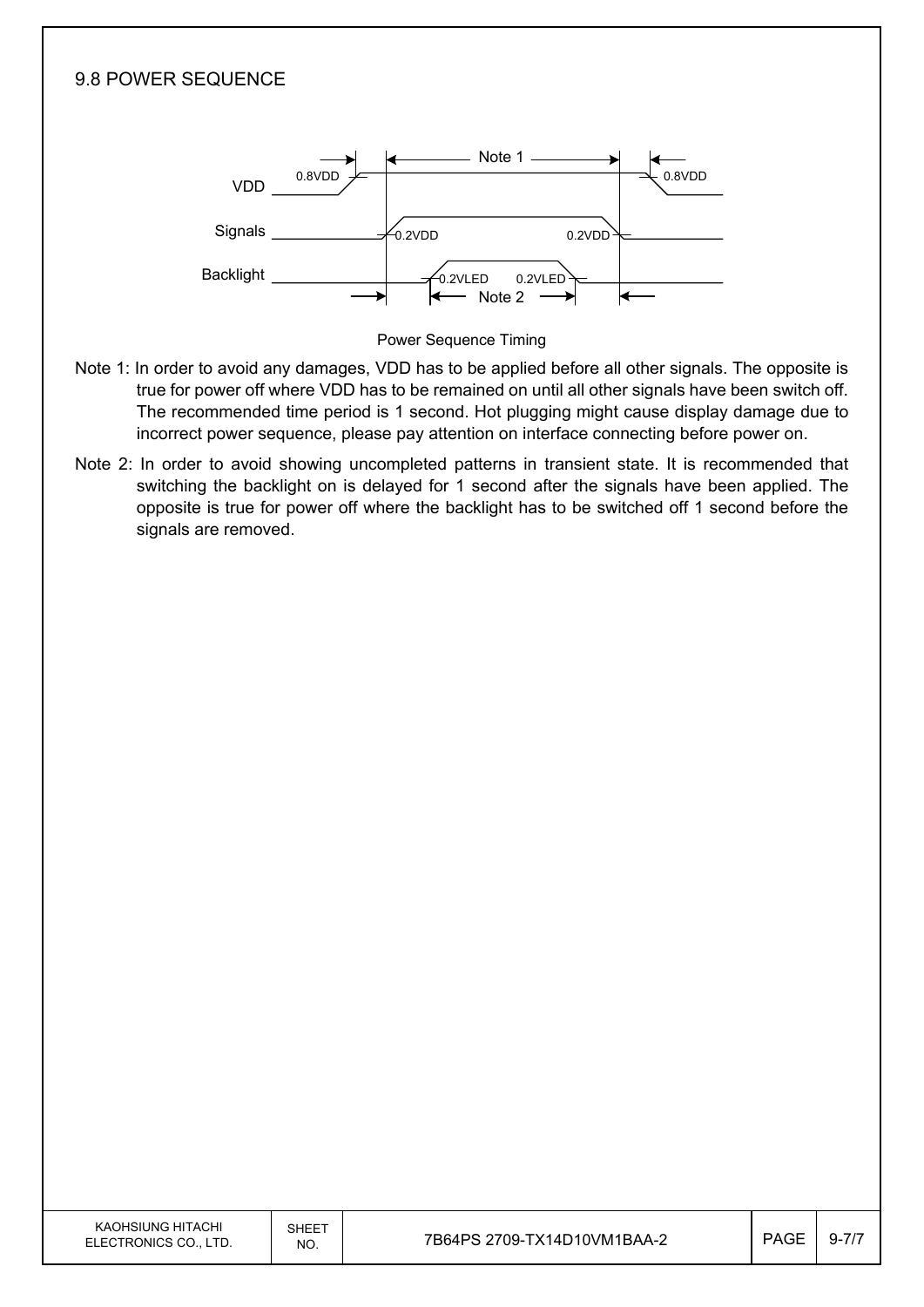#### **10. OUTLINE DIMENSIONS**

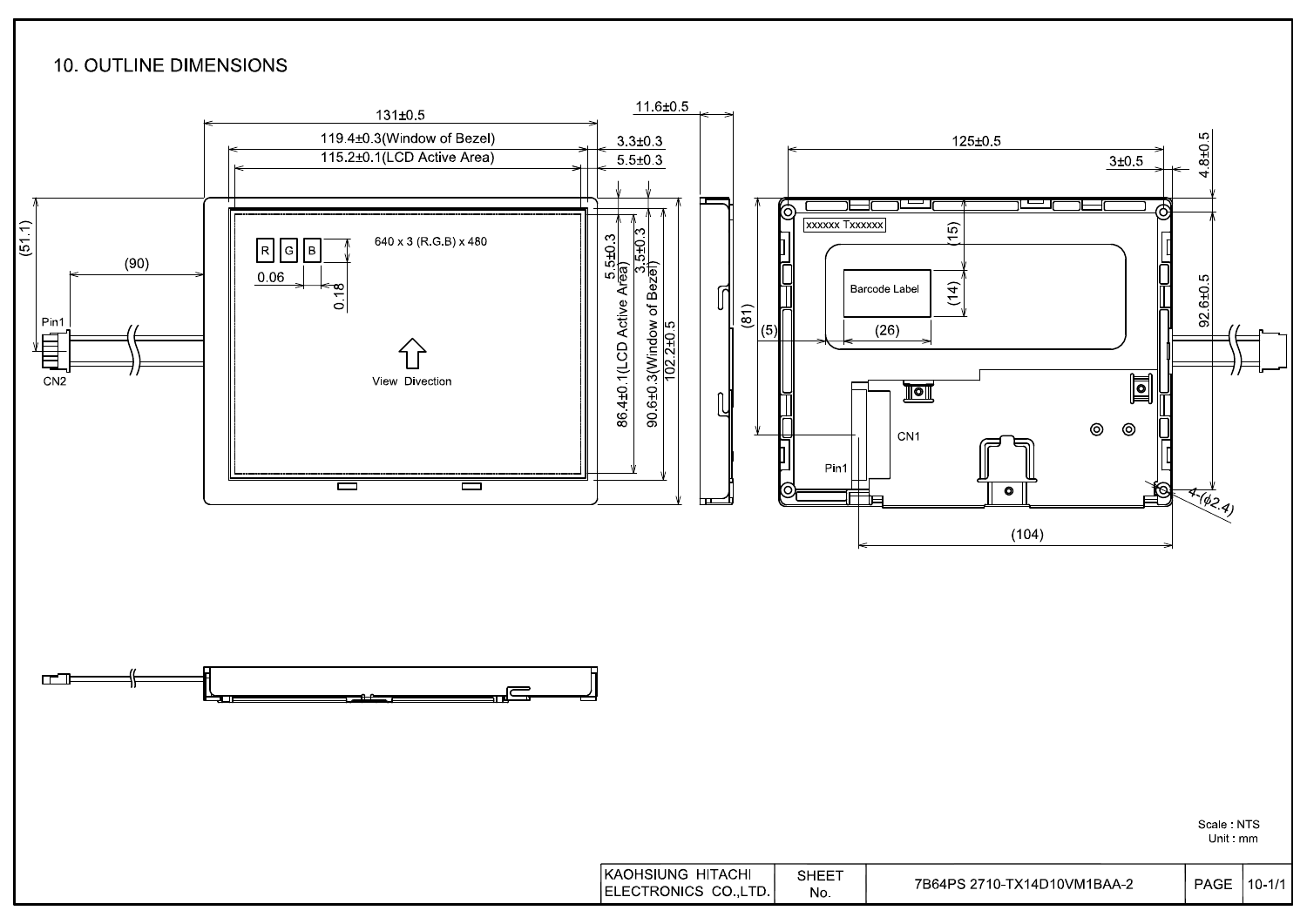### 11. APPEARANCE STANDARD

The appearance inspection is performed in a dark room around 500~1000 lx based on the conditions as below:

- The distance between inspector's eyes and display is 30 cm.
- The viewing zone is defined with angle  $\theta$  shown in Fig. 11. The inspection should be performed within 45 $\degree$  when display is shut down. The inspection should be performed within 5 $\degree$  when display is power on.



Fig. 11.1

#### 11.1 THE DEFINITION OF LCD ZONE

LCD panel is divided into 3 areas as shown in Fig.11.2 for appearance specification in next section. A zone is the LCD active area (dot area); B zone is the area, which extended 1 mm out from LCD active area; C zone is the area between B zone and metal frame.

In terms of housing design, B zone is the recommended window area customers' housing should be located in.



Fig. 11.2

| KAOHSIUNG HITACHI<br>ELECTRONICS CO., LTD. | <b>SHEET</b><br>NO. | 7B64PS 2711-TX14D10VM1BAA-2 | <b>PAGE</b> | $11 - 1/3$ |
|--------------------------------------------|---------------------|-----------------------------|-------------|------------|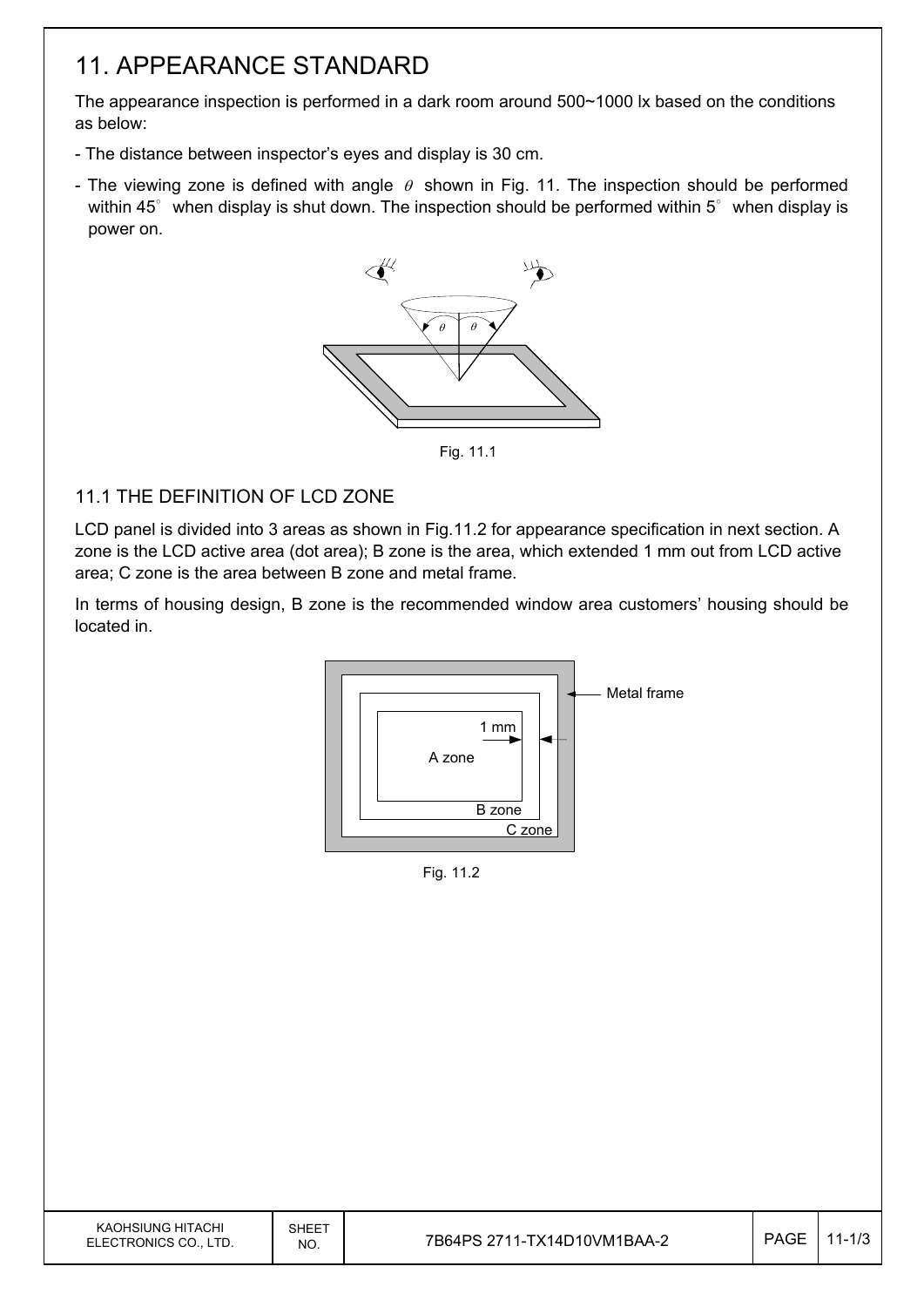#### 11.2 LCD APPEARANCE SPECIFICATION

The specification as below is defined as the amount of unexpected phenomenon or material in different zones of LCD panel. The definitions of length, width and average diameter using in the table are shown in Fig. 11.3 and Fig. 11.4.

| Item                  | Criteria              |              |                            |                                       |                |                | Applied zone |  |
|-----------------------|-----------------------|--------------|----------------------------|---------------------------------------|----------------|----------------|--------------|--|
|                       | Length (mm)           |              | Width (mm)                 | Maximum number                        |                | Minimum space  |              |  |
|                       | Ignored               |              |                            | Ignored                               |                |                |              |  |
| Scratches             | $L \leq 40$           |              | $0.02 < W \le 0.04$        | 10                                    |                |                | A,B          |  |
|                       | $L \leq 20$           |              | $W \le 0.04$               | 10                                    |                | $\blacksquare$ |              |  |
| Dent                  |                       |              | Serious one is not allowed |                                       | A              |                |              |  |
| Wrinkles in polarizer |                       |              |                            | Serious one is not allowed            |                |                | A            |  |
|                       | Average diameter (mm) |              |                            |                                       | Maximum number |                |              |  |
|                       |                       | $D \leq 0.2$ |                            |                                       | Ignored        |                |              |  |
| Bubbles on polarizer  | $0.2 < D \le 0.3$     |              |                            |                                       | 12             |                | A            |  |
|                       | $0.3 < D \le 0.5$     |              |                            |                                       | 3              |                |              |  |
|                       | 0.5 < D               |              |                            |                                       | None           |                |              |  |
|                       |                       |              | Filamentous                | (Line shape)                          |                |                |              |  |
|                       | Length (mm)           |              |                            | Width (mm)                            |                | Maximum number |              |  |
|                       | $L \leq 2.0$          |              | $W \le 0.03$               |                                       | Ignored        |                | A,B          |  |
|                       | $L \le 3.0$           |              | $0.03\!<\!W\!\leq\!0.05$   |                                       | 6              |                |              |  |
|                       | $L \le 2.5$           |              |                            | $0.05\!<\!W\!\leq\!0.1$               |                | 1              |              |  |
| 1) Stains             |                       |              | Round (Dot shape)          |                                       |                |                |              |  |
| 2) Foreign Materials  | Average diameter (mm) |              | Maximum number             |                                       |                | Minimum Space  |              |  |
| 3) Dark Spot          | D < 0.2               |              | Ignored                    |                                       |                |                |              |  |
|                       | $0.2 \leq D < 0.3$    |              | 10                         |                                       | 10mm           |                | A,B          |  |
|                       | $0.3 \leq D \leq 0.4$ |              |                            | 5                                     |                | 30mm           |              |  |
|                       | $0.4 \leq D$          |              | None                       |                                       |                |                |              |  |
|                       | In total              |              |                            | Filamentous + Round=10                |                |                |              |  |
|                       |                       |              |                            | Those wiped out easily are acceptable |                |                |              |  |
|                       |                       |              |                            | <b>Type</b>                           |                | Maximum number |              |  |
|                       |                       |              |                            | 1 dot                                 |                | 4              |              |  |
|                       | Bright dot-defect     |              |                            | 2 adjacent dot                        | 1              |                |              |  |
|                       |                       |              | 3 adjacent dot or above    |                                       | Not allowed    |                |              |  |
| Dot-Defect            |                       |              |                            | In total                              |                | 5              | A            |  |
| (Note 1)              |                       |              |                            | 1 dot                                 | 5              |                |              |  |
|                       | Dark dot-defect       |              | 2 adjacent dot             |                                       | $\overline{2}$ |                |              |  |
|                       |                       |              |                            | 3 adjacent dot or above               | Not allowed    |                |              |  |
|                       |                       |              |                            | In total                              |                | $\overline{7}$ |              |  |
|                       |                       |              | In total                   |                                       |                | 12             |              |  |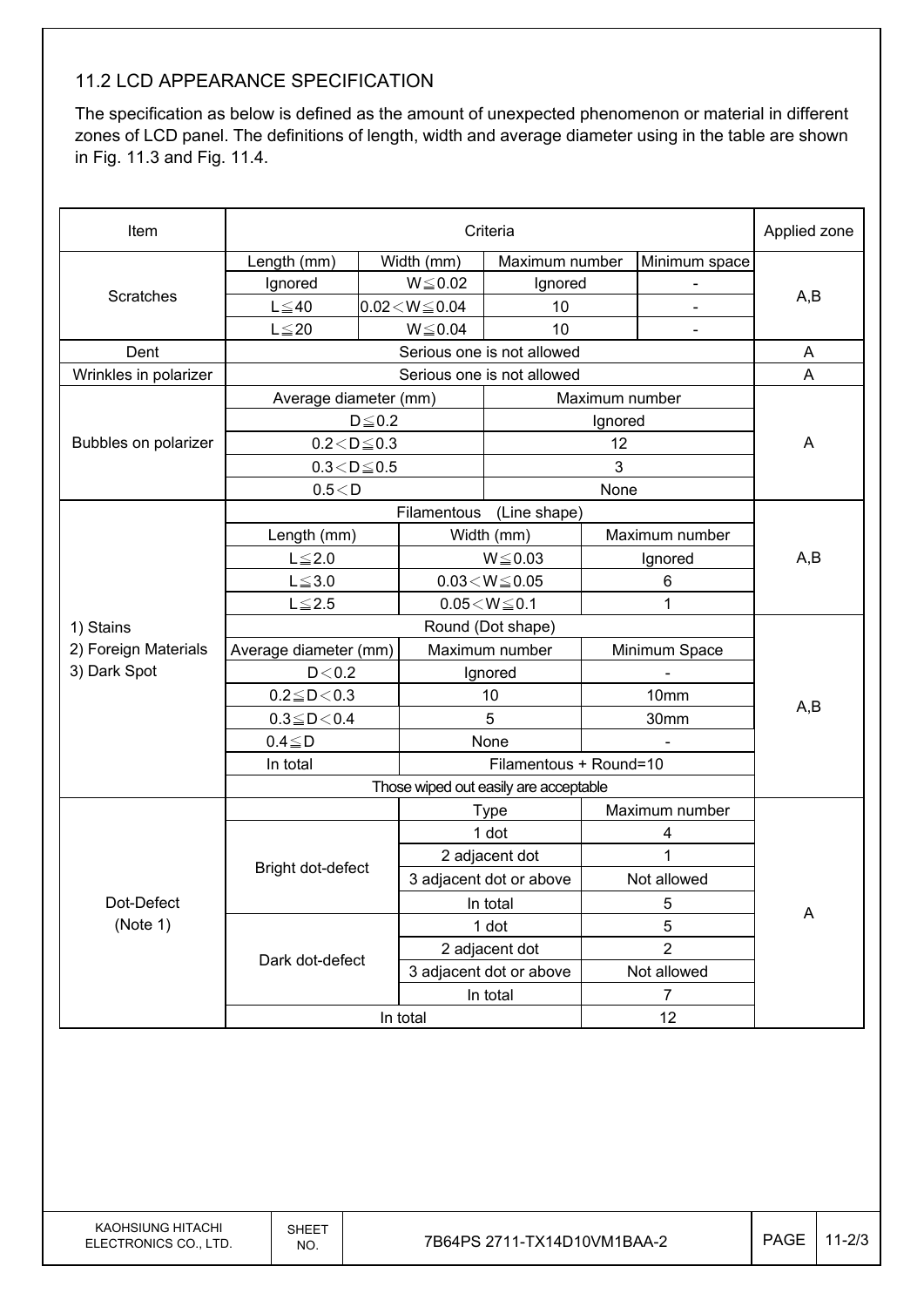#### (2) LED BACKLIGHT APPEARANCE

| Item                           |                          | Applied zone |      |                   |   |
|--------------------------------|--------------------------|--------------|------|-------------------|---|
| Dark Spots                     | diameter (mm)<br>Average |              |      | Maximum<br>number |   |
| White<br>Spots                 | $D \le 0.4$              |              |      | A                 |   |
| Materials(Spot)<br>Foreign     | 0.4 < D                  |              | None |                   |   |
| <b>Materials</b><br>Foreign    | Width (mm)               | Length (mm)  |      | Maximum<br>number |   |
| (Line)                         | $W \le 0.2$              | $L \leq 2.5$ |      |                   |   |
|                                |                          | 2.5 < L      |      | None              | A |
|                                | 0.2 < W                  |              | Ξ.   | None              |   |
| <b>Scratches</b><br>Width (mm) |                          | Length (mm)  |      | Maximum<br>number |   |
|                                | $W \le 0.1$              |              |      | Ignored           |   |
|                                | $0.1 < W \le 0.2$        | $L \le 11.0$ |      |                   | A |
|                                |                          | 11.0 < L     |      | None              |   |
|                                | $0.2\!<\!W$              |              |      | None              |   |



Fig 11.3

Fig 11.4

Note 1: The definitions of dot defect are as below:

- The defect area of the dot must be bigger than half of a dot.
- For bright dot-defect, showing black pattern, the dot's brightness must be over 30% brighter than others.
- For dark dot-defect, showing white pattern, the dot's brightness must be under 70% darker than others.
- The definition of 1-dot-defect is the defect-dot, which is isolated and no adjacent defect-dot.
- The definition of adjacent dot is shown as Fig. 11.5.
- The Density of dot defect is defined in the area within diameter  $\phi$  =20mm.



The dots colored gray are adjacent to defect-dot A.

Fig. 11.5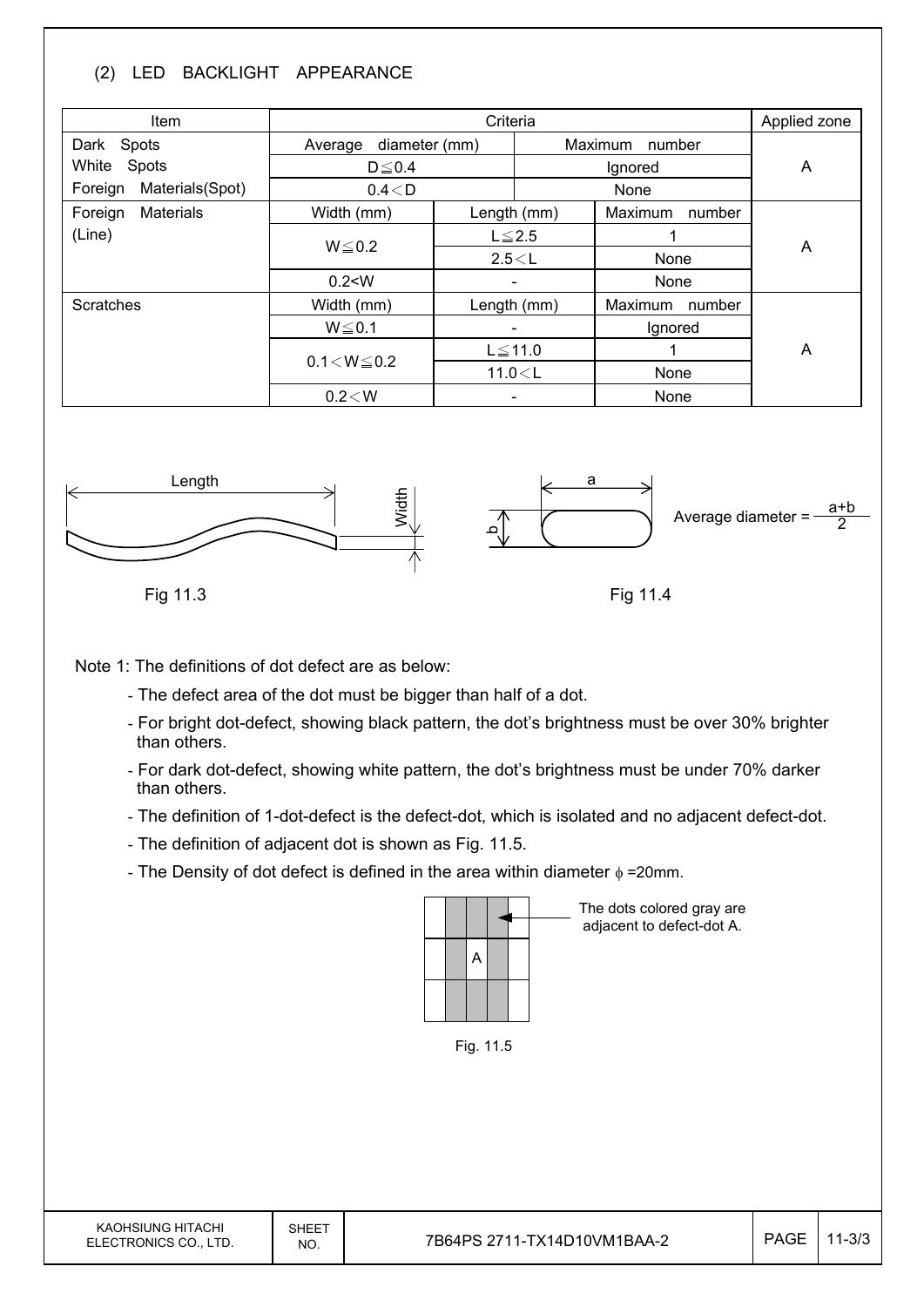### 12. PRECAUTIONS

#### 12.1 PRECAUTIONS of ESD

- 1) Before handling the display, please ensure your body has been connected to ground to avoid any damages by ESD. Also, do not touch display's interface directly when assembling.
- 1) Please remove the protection film very slowly before turning on the display to avoid generating ESD.

#### 12.2 PRECAUTIONS of HANDLING

- 1) In order to keep the appearance of display in good condition; please do not rub any surfaces of the displays by sharp tools harder than 3H, especially touch panel, metal frame and polarizer.
- 2) Please do not pile the displays in order to avoid any scars leaving on the display. In order to avoid any injuries, please pay more attention for the edges of glasses and metal frame, and wear finger cots to protect yourself and the display before working on it.
- 2) Touching the display area or the terminal pins with bare hand is prohibited. This is because it will stain the display area and cause poor insulation between terminal pins, and might affect display's electrical characteristics furthermore.
- 3) Do not use any harmful chemicals such as acetone, toluene, and isopropyl alcohol to clean display's surfaces.
- 4) Please use soft cloth or absorbent cotton with ethanol to clean the display by gently wiping. Moreover, when wiping the display, please wipe it by horizontal or vertical direction instead of circling to prevent leaving scars on the display's surface, especially polarizer.
- 5) Please wipe any unknown liquids immediately such as saliva, water or dew on the display to avoid color fading or any permanently damages.
- 6) Maximum pressure to the surface of the display must be less than  $1.96 \times 10^4$  Pa. If the area of adding pressure is less than  $1 \text{ cm}^2$ , the maximum pressure must be less than 1.96N.

#### 12.3 PRECAUTIONS OF OPERATING

- 1) Please input signals and voltages to the displays according to the values defined in the section of electrical characteristics to obtain the best performance. Any voltages over than absolute maximum rating will cause permanent damages to this display. Also, any timing of the signals out of this specification would cause unexpected performance.
- 2) When the display is operating at significant low temperature, the response time will be slower than it at 25 $C^{\circ}$ . In high temperature, the color will be slightly dark and blue compared to original pattern. However, these are temperature-related phenomenon of LCD and it will not cause permanent damages to the display when used within the operating temperature.
- 3) The use of screen saver or sleep mode is recommended when static images are likely for long periods of time. This is to avoid the possibility of image sticking.
- 4) Spike noise can cause malfunction of the circuit. The recommended limitation of spike noise is no bigger than  $\pm$  100 mV.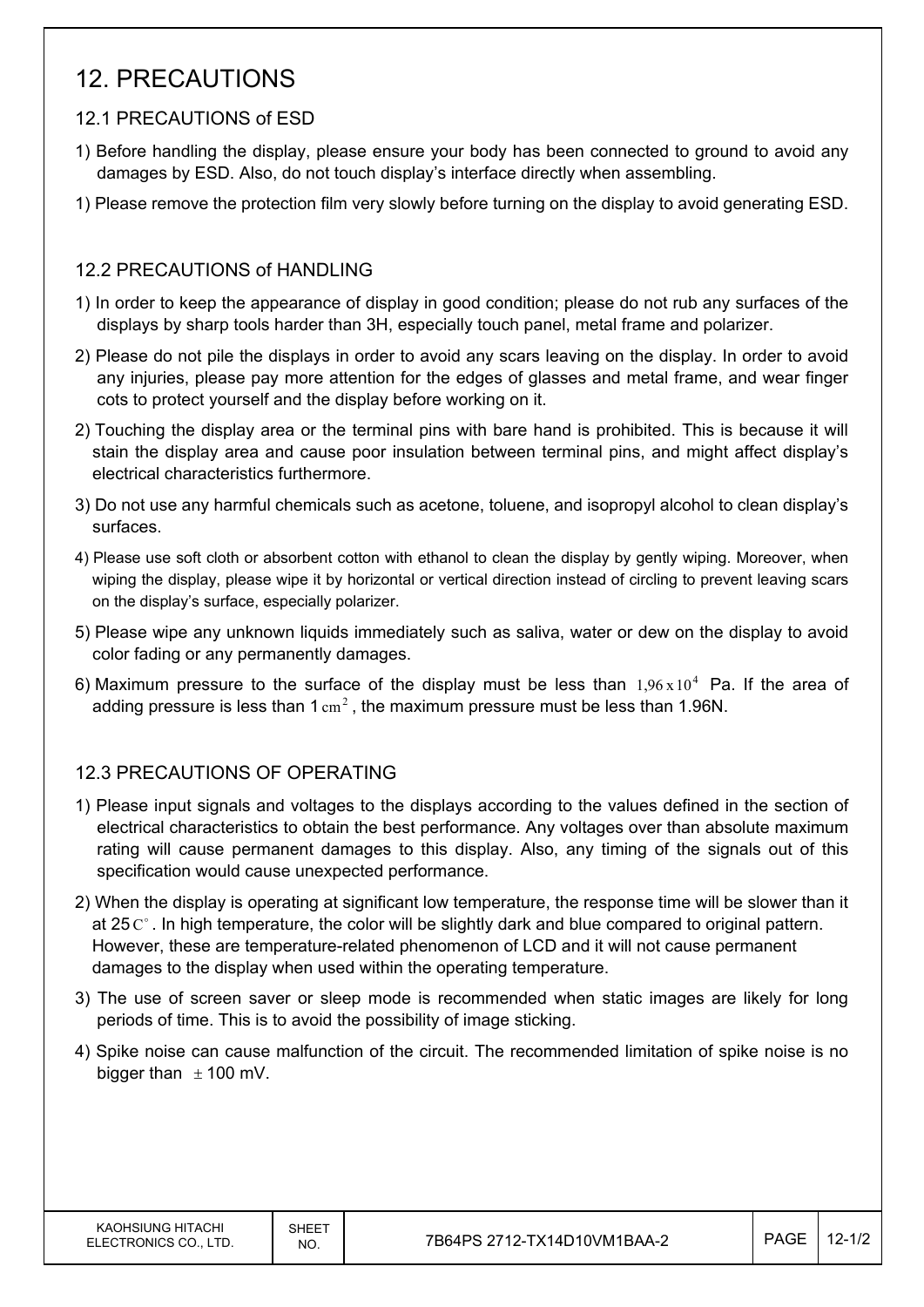#### 12.4 PRECAUTIONS of STORAGE

If the displays are going to be stored for years, please be aware the following notices.

- 1) Please store the displays in a dark room to avoid any damages from sunlight and other sources of UV light.
- 2) The recommended long-term storage temperature is between  $10 \degree \degree 35 \degree \degree$  and 55%~75% humidity to avoid causing bubbles between polarizer and LCD glasses, and polarizer peeling from LCD glasses.
- 3) It would be better to keep the displays in the container, which is shipped from Hitachi, and do not unpack it.
- 4) Please do not stick any labels on the display surface for a long time, especially on the polarizer.